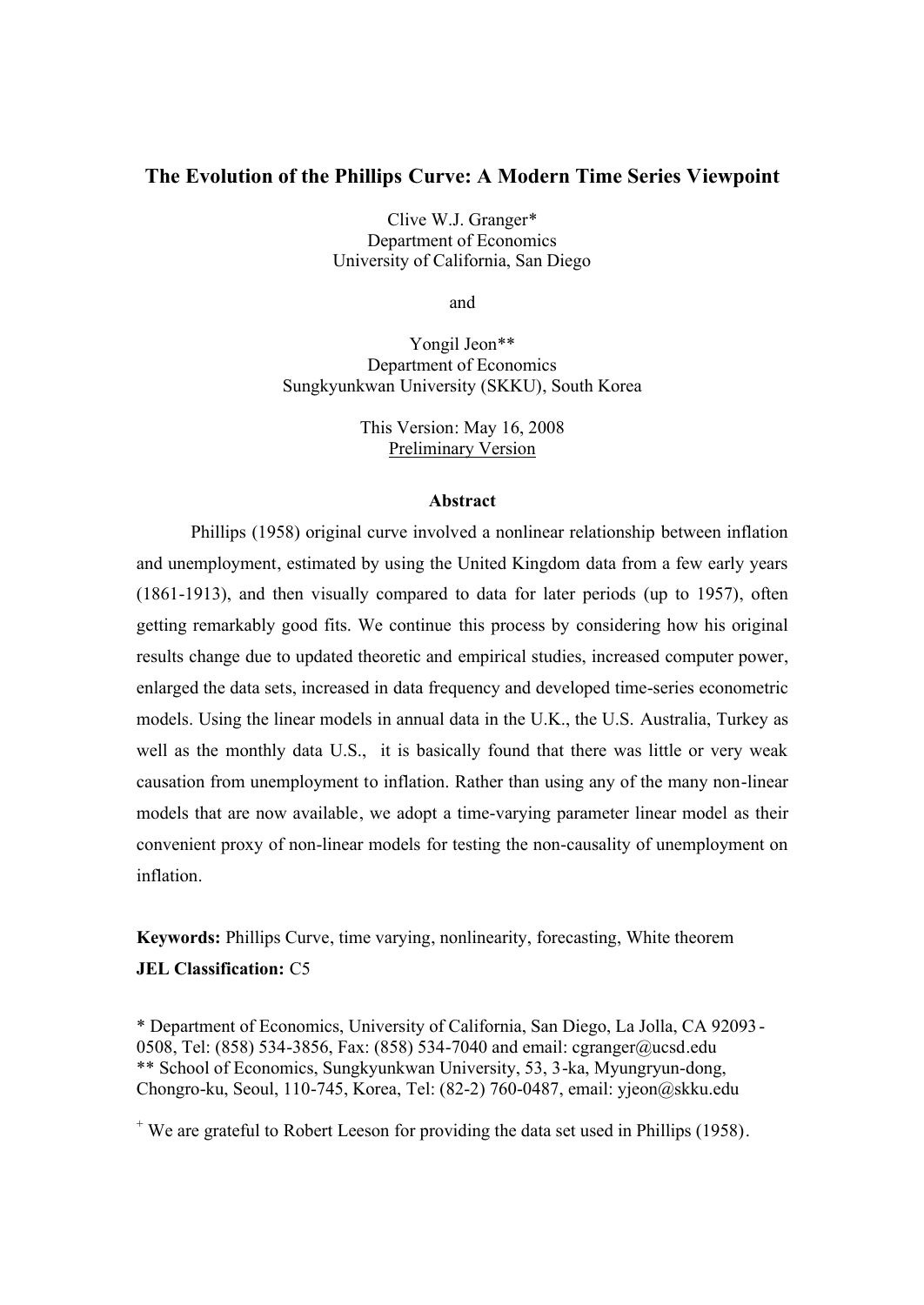#### **1. The Beginnings**

In his original paper (1958) Bill Phillips used British data to consider the relationship between wage inflation and unemployment and in the following half century his findings have been extended and re-examined by many authors and in many ways. Our intention is to consider how his original results have changed due to the results of new empirical studies, as computer power has increased, as the data set has enlarged and increased in frequency and as econometric models and tastes have developed. We have attempted to follow the route that Phillips might well have taken, although it is very difficult to appreciate his tastes and preferences as to model specification. We have taken a fairly 'main-line' route using time series models and have attempted to avoid controversy although we realize that this is virtually impossible. We have ignored the macro-theory based developments, including the rational expectations side-track, as we would prefer to rely just on the message that is available in the data when it is viewed carefully.

Over the full fifty years we have focused our attention on the two main variables, inflation here denoted by  $I_t$  and unemployment, denoted  $U_t$ . Originally  $I_t$  consisted of wage inflation but later has moved to price inflation as the economy evolved and trade unions subsided in importance. Inflation and unemployment are probably widely considered to be the two most important economic variables by the majority of the work force of a country and consequently considerable attention is paid to them by the State Government and by the Central Bank. Only interest rates and some financial variables are moving towards a similar level and width of interest. Some other major economic variables, such as production and trade balance, are certainly important but are mainly of concern only to economists.

The original Phillips paper (1958) initially discusses the joint, contemporaneous relationship between I and U, and the paper's title also suggests a joint relationship. It is not until the end of the second page of the paper that it is suggested that the flow of the impact is from U to I. The final paragraph of the first section clearly states that the purpose of the study "is to see whether statistical evidence supports the hypothesis that the rate of change of money wage rates in the UK can be explained by the level of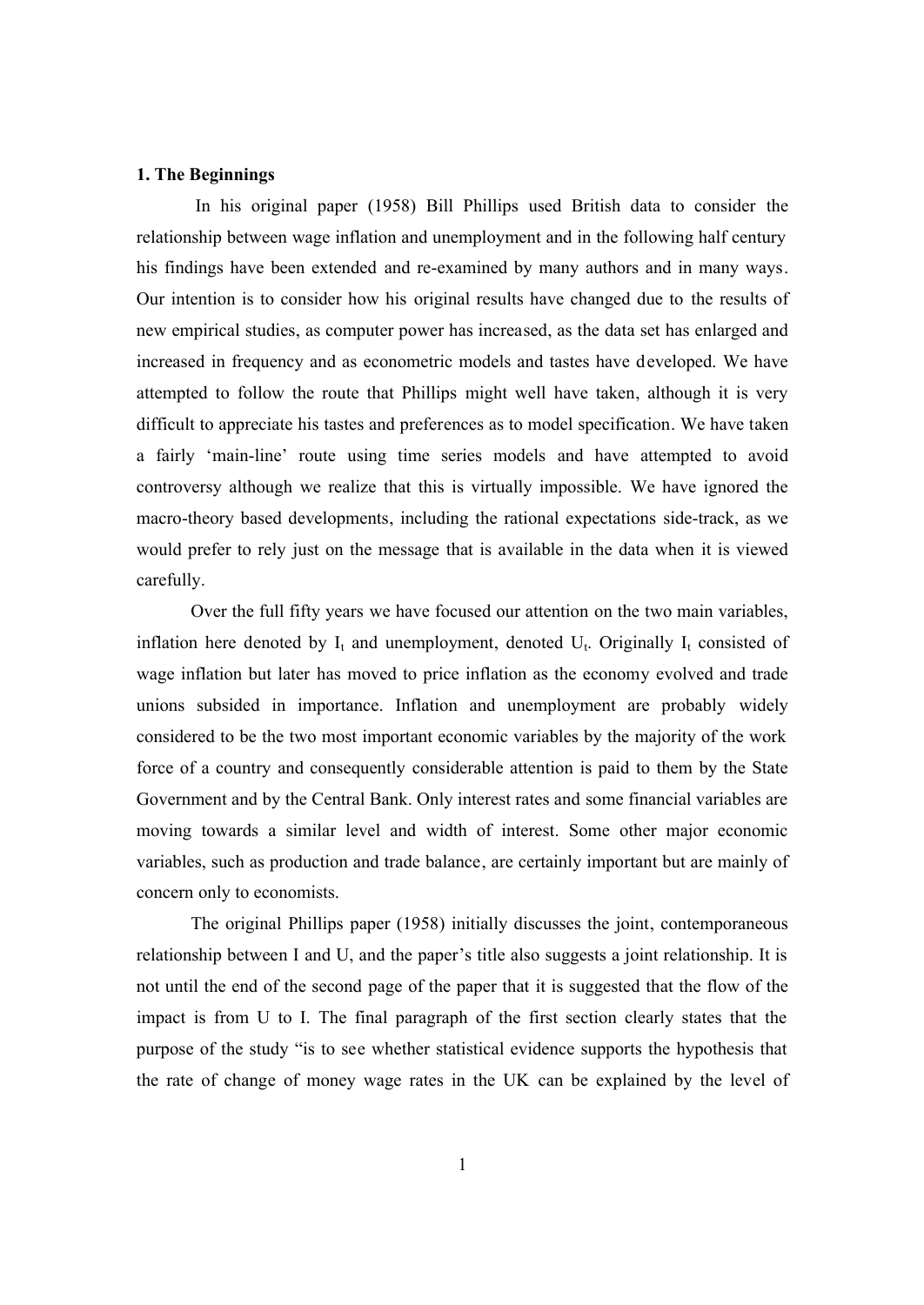employment and the rate of change of employment…" Thus the relationship to be studied is that of employment explaining inflation.

As was usual at that time, when most macroeconomic data was available only annually, no lags were used in the basic formulation, but only contemporaneous terms were used, however in other early studies by Phillips lagged terms were used. Apart from import prices, no other economic variables were mentioned as possible explanatory variables. To be precise Phillips (1958) writes on page 283 "The purpose of the present study is to see whether statistical evidence supports the hypothesis that the rate of change of money wage rates in the UK can be explained by the level of unemployment and the rate of change of unemployment, *except in, or immediately after, those years in which there was a very rapid rise in import prices."* In virtually all later studies the last part of this statement seems to have been ignored! We have also not investigated the relevance of import prices.

Phillips used British data, which could be hoped to be of fairly high quality, and his series contained almost one hundred terms, which at that time was exceptionally long for a macro series. However the time period used, 1861-1957, was tempestuous, containing at least three major wars as well as several large business cycle swings. On the other hand this high activity level does allow a model to show its ability to be relevant in a wide variety of circumstances.

Phillips also faced a clear shortage of computing power. We understand that the London School of Economics did not have an electronic computer in 1957 when the work was started, and believe that all the calculations would have been carried out on electric calculators. 1

Phillips paper (1958) is a very nice piece of empirical work, particularly given the computing shortcomings of those times. He obtained a simple curve relating the two variables of interest and found that this curve forecasts fairly well into future decades. The specification was a mixture of the sophisticated, with non-linear explanatory terms being considered, but also with rather simple statements about the quality of the model.

-

 $1$ <sup>1</sup> (By Clive W.J. Granger) I clearly remember those days of painful computing, as I completed my Ph.D. at Nottingham in that period. On a personal note I did meet Bill Phillips, but did not know him well. I met him a couple of times at the LSE and acted as an external examiner for him for a Masters exam. We got on fine, although he seemed a little stern. Unfortunately he assumed that I knew a lot more about control theory than I actually did, which made our conversation rather difficult.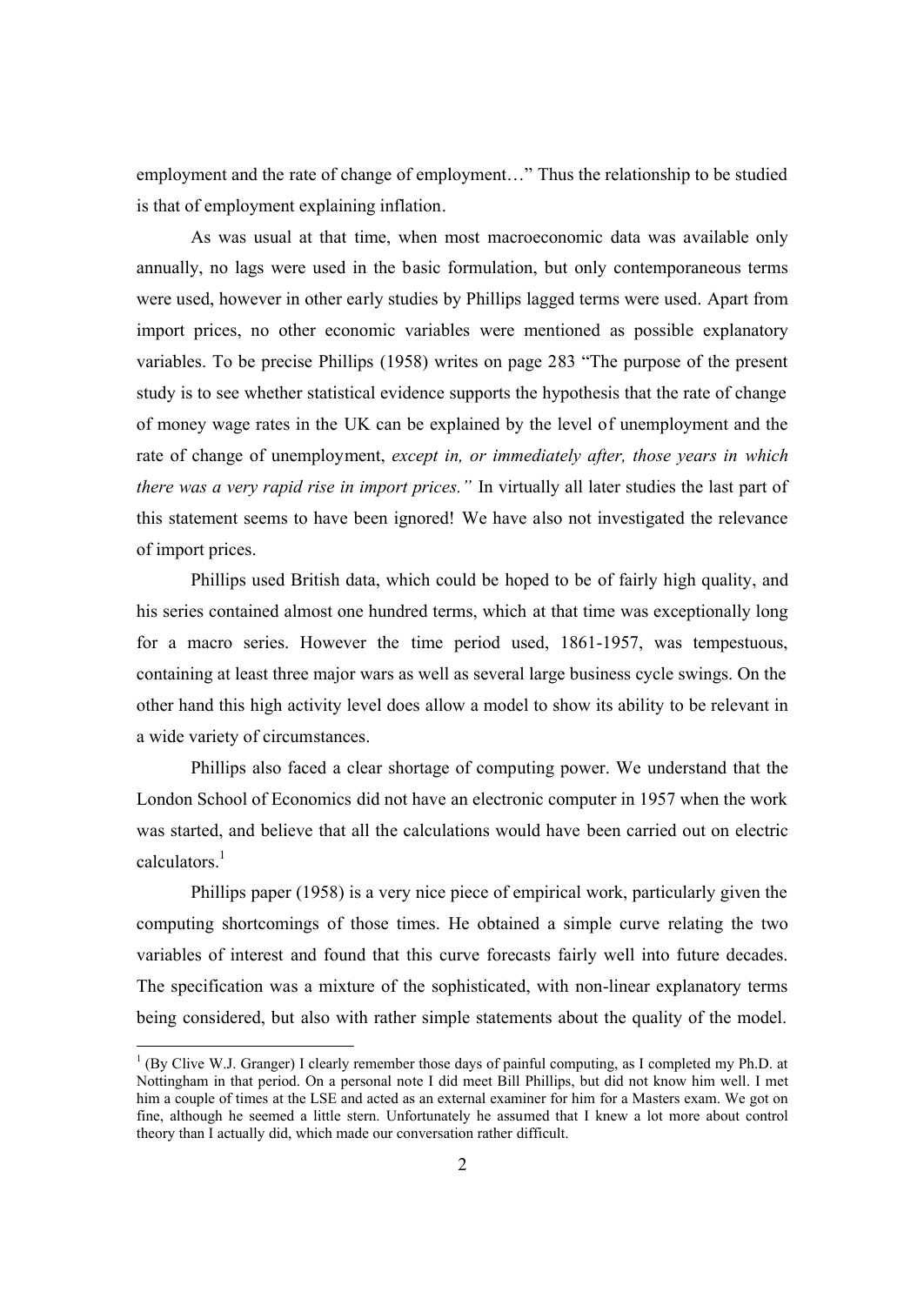No t-values or R-squared statistics are provided, probably because of the computing limitations. The equations include no lag variables, and evaluation was undertaken by forming the model on an early part of the data and comparing the curve so obtained by superimposing it onto later segments of data. The fit was often seen to be surprisingly good but no numerical comparison measure was used.

Just two years later Lipsey (1960) produced a follow-up paper on the same topic and with similar data but using more modern-looking specifications. Lipsey adopted a simpler and more convenient form of non-linearity which proved to be equally successful to that used by Phillips, and R-squared values were now given. However neither Phillips nor Lipsey provided Durbin-Watson statistics, even though during this period. Jim Durbin was their colleague at the LSE. This probably reflects the lack of interest in dynamics used in the specification of econometric models in this era.

During the late 1950's economic models generally were inclined not to use lagged variables in their specifications so the lack of their use by Phillips is not surprising even though he was writing about continuous time error-correction models in his papers on control theory in the same period. We feel that Phillips would have probably been building 'feedback' discrete time models once sufficient computer power became available and as data became more plentiful. This belief is supported by the specification used in Phillips (1959), as discussed below.

# **2. Consideration of the Work by Phillips and Lipsey from a More Modern Viewpoint**

The various models considered by Phillips and Lipsey can be summarized in the form [M]:

$$
I_t = a + b_1 F_1[U_t] + b_2 F_2[U_{t-1}] + b_3 F_3 [U_{t-2}] + k_0 F_4[Z_t] + e_t.
$$

where  $I_t$  is the rate of change of wage rates,  $U_t$  is percentage unemployment, and  $Z_t$  are some extra explanatory series. Usually  $k(0)=0$ . Here the F[.] are various functions, possibly linear, and the b's are coefficients. It should be noted that this equation is both dynamic and non-linear, and if its specification is correct and if  $b_2$  or  $b_3$  are non-zero it also suggests, but does not prove, Granger-causality [later here called just causality] from unemployment to changes in wage rates.

Phillips Model A: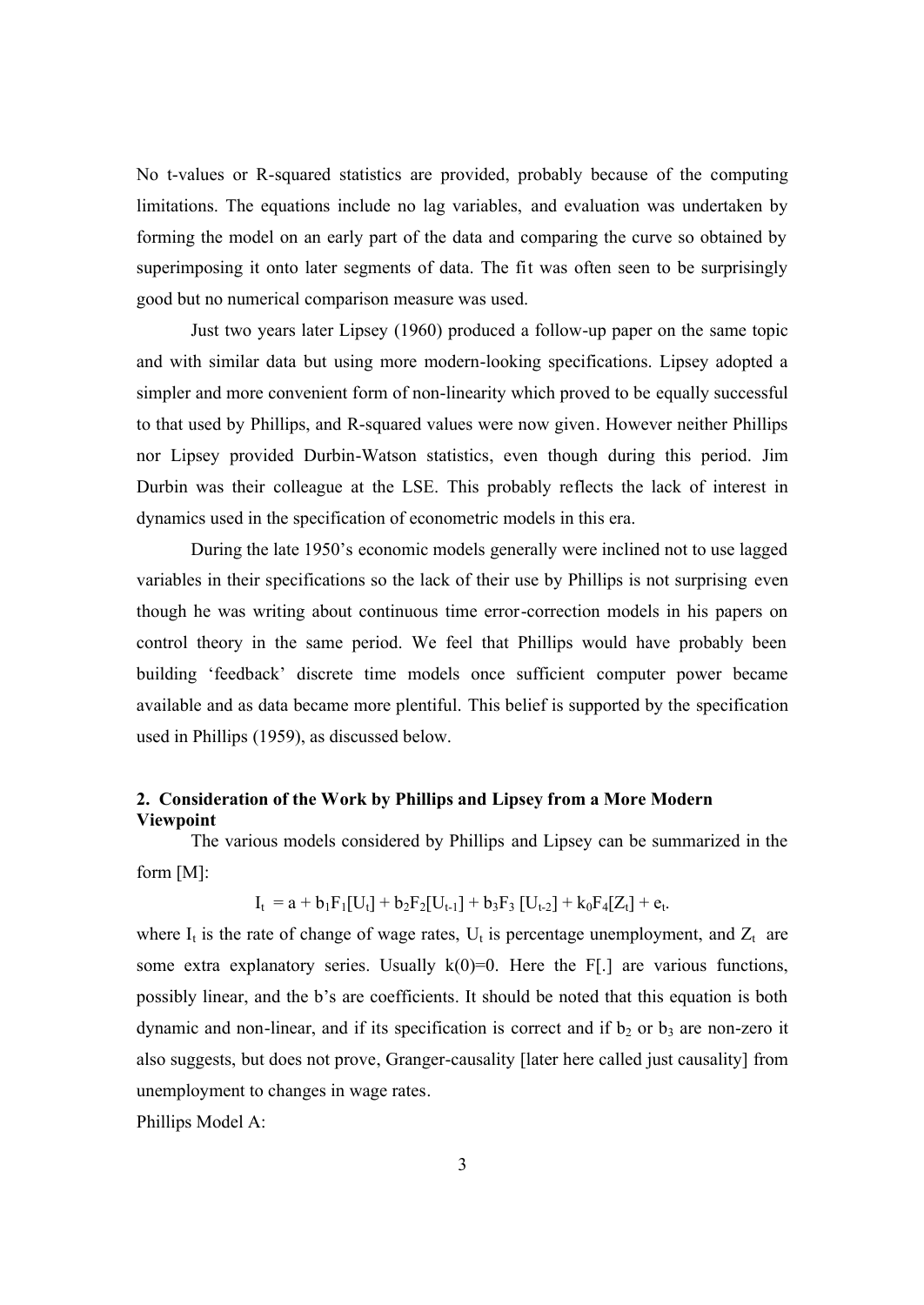In Phillips' original paper (1958) the curve he considered had a single explanatory term  $U^c$  and with no lag so that effectively  $b_2$  and  $b_3$  were taken to be zero. Initially using annual data for the period 1861-1913, the estimates were obtained of  $b_1 = 9.638$  and a=-0.9. The estimated value of c was  $-1.394$ .<sup>2</sup> The curve fitted for this 1861-1913 period was compared diagrammatically with data from other decades and visually was found to fit adequately well. This included the latest period 1948-1957 but it was shown diagrammatically that if unemployment had been lagged by seven months then the fit would have been excellent.

It should be noted that Model A is not strictly balanced as the variable r can take negative as well as positive values whereas  $U^c$  is a 'limited variable' as U is necessarily positive. As the constant a is found to be negative and  $b_1$  is positive, the right-hand side of the equation can give a negative estimate for r but cannot go below a.

Phillips Model B:

In his Melbourne (or Australian) paper,<sup>3</sup> Phillips (1959) used just U to powers  $-2$ and -3, both with lag 3, and the  $Z_t$  consisted of the rate of change of export prices [X] with lags 1 and 2 and the rate of change of import prices [IM] with a lag of three. The regression found was

 $I_t = 1.46/U_{t-3}^2 + 0.415/U_{t-3}^3 + 0.15[[X_{t-1} + X_{t-2}]/2] + 0.134 \text{ IM}_{t-3} + 2.11$ 

This equation is balanced as the last two terms, involving X and IM can be negative.

Phillips Model C:

On the final page of the 1959 article Phillips provides a model of the form

$$
I_t = 0.57I_{t-1} + 0.93/[U_{t-2} - 0.26] + 2.44e^{0.02X_{t-1}} + 0.022M_{t-1} + 0.295
$$

where X and M are respectively the rates of change of export and import prices. He reports that this model fits well, the best of all the models considered, but still not well enough according to his tastes. Although a very small sample is used, annual data over just twelve years, a complicated model is fitted with two explanatory variables as well as

-

 $2$  From a comment on page 290 of the paper it seems that Phillips actually fitted the model using least squares except that the constant 'a' was chosen by trial and error.

<sup>&</sup>lt;sup>3</sup> Chapter 28 of Leeson (2000).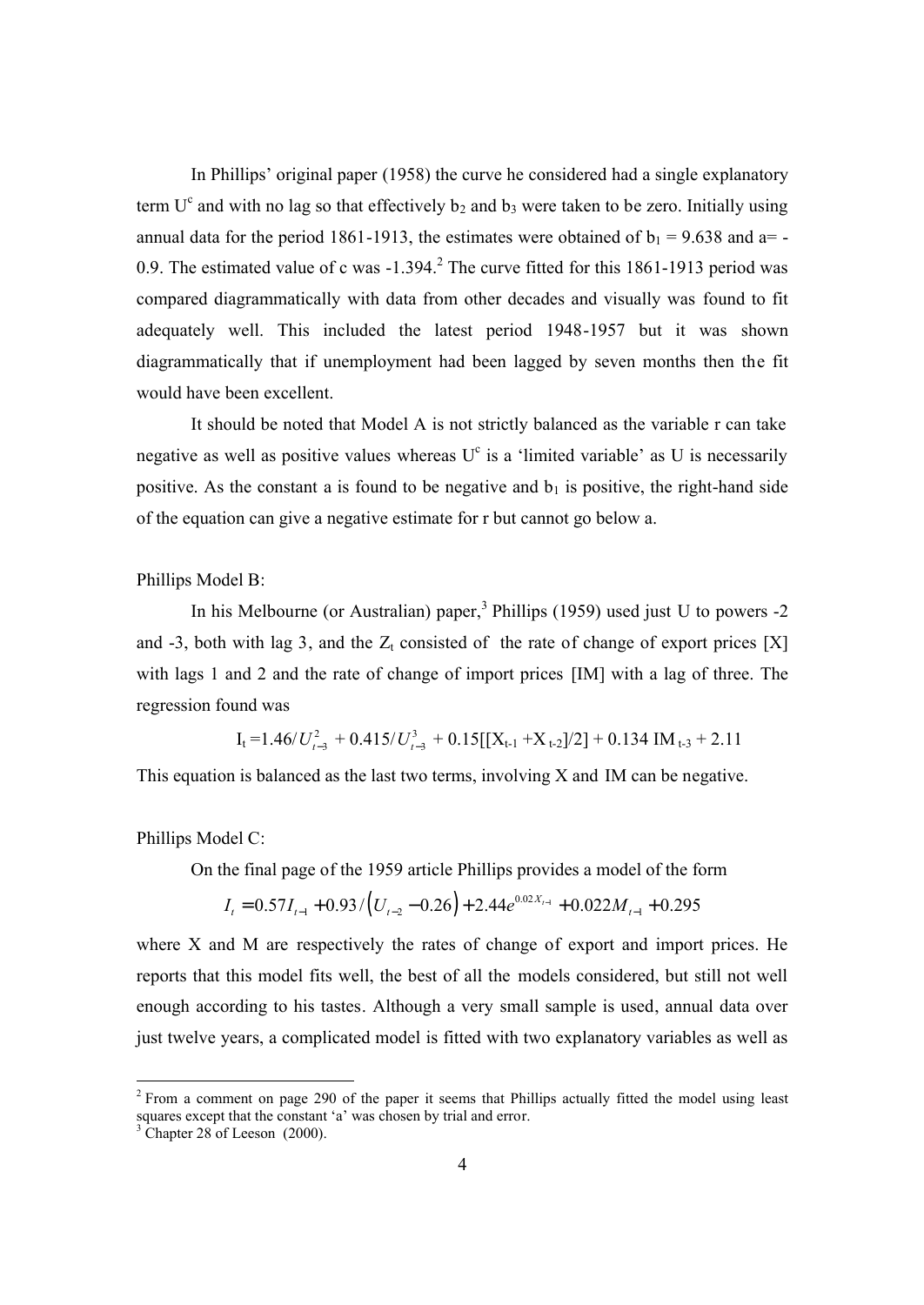lagged U. This model is also balanced. Values of R-squared are not provided for either equation.

It should be noted that Phillips spends a great deal of time and effort in his papers discussing data sources and problems. Some aspects of this are discussed in an appendix to this paper.

#### Phillips' Papers 1954 to 1959:

In the period 1954 to 1959 Phillips published five papers, as shown in the list of references and they are republished in Leeson (2000). Only the 1958 paper was empirical in nature, the 'Australian' paper was empirical but not published until much later. The other papers involved economics and control theory and did mention error-correction models. A useful, brief discussion of the control papers has been provided by Pagan (2000).

The Lipsey Models:

In his well known comment on Phillips earlier work Lipsey (1960) considered a model of form [M] but with just the first two powers  $c_i$ , one and two. He found that this model provided a very good approximation to Phillips 1958 model. As the Lipsey model is easier to use, especially in a regression framework, it is clearly preferable.

Two simple forms of the achieved Lipsey model are:

[L1]  $I_t = -1.42 + 7.06 U_t^{-1} + 2.31 U_t^{-2}$ ,  $R^2 = 0.64$ and

[L2]  $I_t = -1.52 + 7.60 U_t^{-1} + 1.61 U_t^{-2} - 0.023 U_t^2$ ,  $R^2 = 0.78$ .

where  $U^{\mathcal{R}}_{t}$  is the rate of change of unemployment. These models use data for the period 1862 to 1913, with the Bowley data being used for the years 1881-1885. Model L1 is not balanced but model L2 is balanced as it contains a variable that is not limited at zero.

As a final experiment Lipsey includes  $P_t^{\chi}$ , the rate of change of the cost of living index, into the equation and obtains:

[L3]  $I_t = -1.21 + 6.45 \text{ U}_t^{-1} + 2.26 \text{ U}_t^{-2} - 0.019 \text{ U}_t^2 + 0.02 \text{ P}_t^2$ ,  $R^2 = 0.85$ .

This equation is balanced.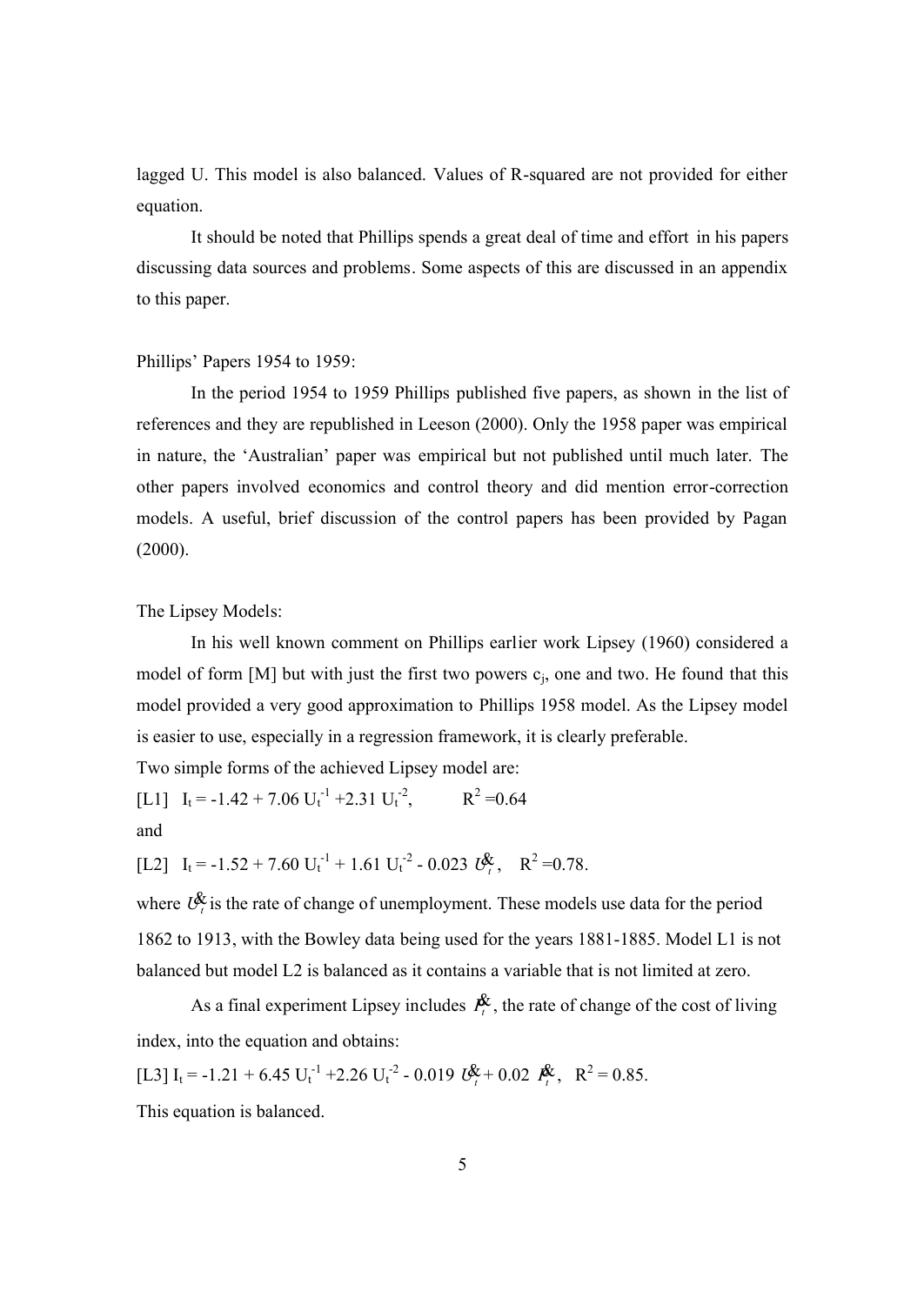A difficulty with using these 'dot variables' from a modern viewpoint is that they are defined as  $U_t^{\mathbf{k}} = \frac{U_{t+1} - U_{t-1}}{2}$ 2  $\frac{\partial}{\partial t} = \frac{U_{t+1} - U_t}{2U_t}$ *t*  $U_t^{\ell} = \frac{U_{t+1} - U}{2}$ *U*  $\oint_{t} = \frac{U_{t+1} - U_{t-1}}{2\pi\sigma_{t}}$ , so that the past and future get mixed up. Lipsey states that he did try a form like  $P_t^{\mathbf{X}} = \frac{P_t - P_{t-1}}{(P_t + P_{t-1})}$  $_{1})/2$  $\frac{\mathbf{x}}{t} = \frac{\mathbf{r}_t - \mathbf{r}_t}{\left(\mathbf{p}_t - \mathbf{p}_t\right)}$ *t t*  $P_t^{\mathcal{X}} = \frac{P_t - P_t}{P_t}$  $P_{t} + P_{t}$ − −  $=\frac{P_t - P_t}{\sqrt{P_t - P_t}}$ +  $\mathbf{\hat{x}} = \frac{P_t - P_{t-1}}{2}$  and found "the results were broadly similar but the correlations slightly lower".

For the years 1923 to 1939 and 1948 to 1957 Lipsey fitted the model:  $[L4]$   $I_t = 0.74 + 0.43$   $U_t^{-1} + 11.18$   $U_t^{-4} + 0.038$   $U_t^{*} + 0.69$   $I_t^{*}$ ,  $R^2 = 0.91$ .

Here  $P_t^{\chi}$  is the % change in the cost of living wage. It is not surprising to find that this last term has the greatest explanatory power. It should be noted that a quite different specification is used and the parameter values have changed. This can be interpreted as suggesting the necessity of using a time-varying parameter form of model.

The models often contain functions of variables. Although in very general terms the positive function of an I(1) will have essentially the same major properties as an I(1) it is probably best to apply a test. At the end of his paper, on page 31, Lipsey mentions the direction of causation between price changes and wage changes, stating "The analysis so far conducted is not inconsistent with the hypothesis that there is a strong feed-back from price changes to wages. We should test!"

Evaluation:

The attitude towards the evaluation of models has evolved over the years. At the time of the appearance of the Phillips models the emphasis was on how well the model the fitted the data but more recently the emphasis has been on how well the model performs in its planned task, such as forecasting or controlling variables of interest. Phillips' original nonlinear curve was estimated using some early data and evaluated by showing diametrically that the same curve fitted remarkably well to later periods, although no numerically formed measures were employed.

We superimposed the same curve to later decades using the same coefficients and visually were not found to fit well. If the coefficients of the curve are re-estimated using more recent data the curve fits later data fairly well.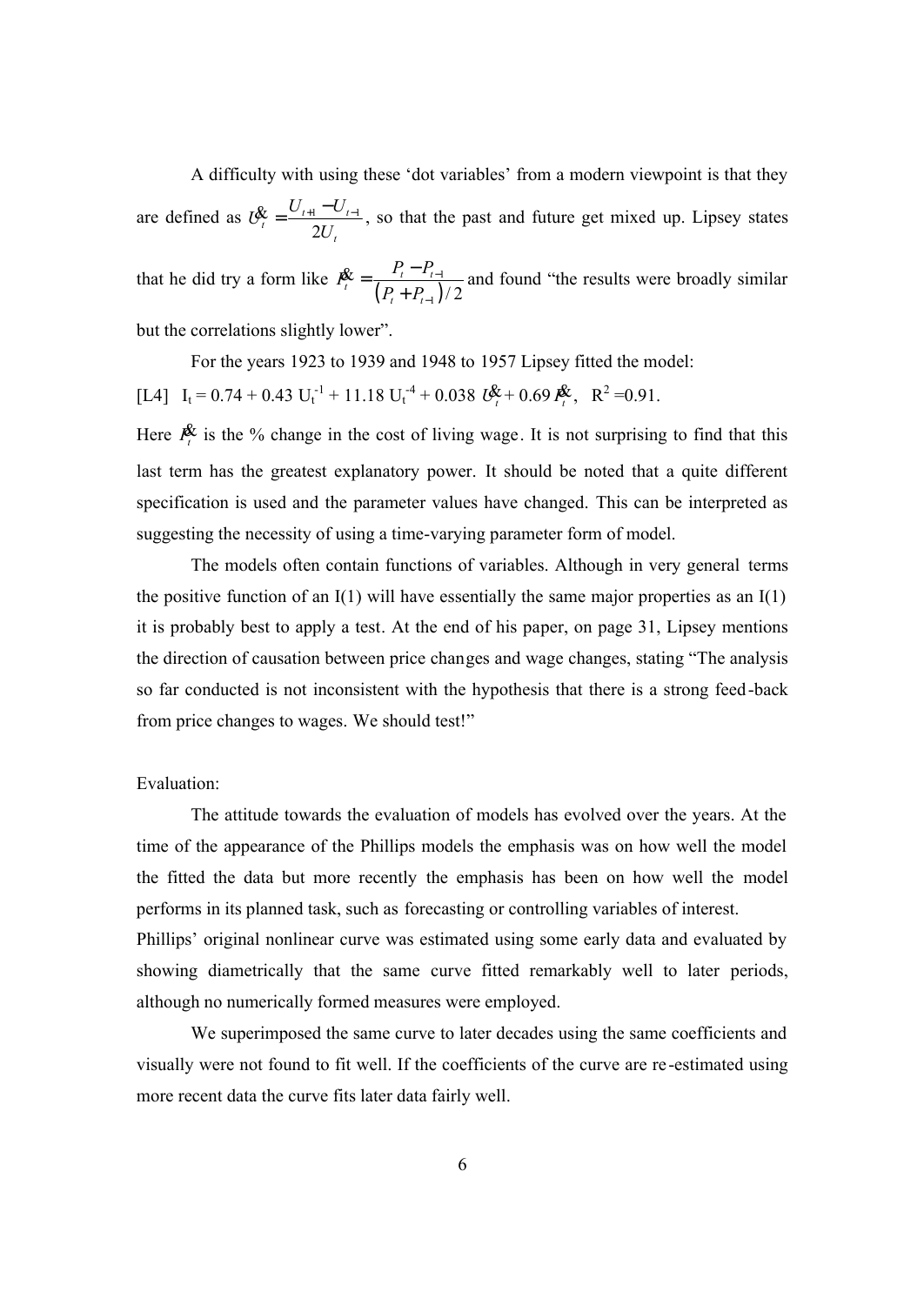In the present study we consider the purpose of the model to provide forecasts and so evaluations will be made in terms of the relative forecasting abilities of alternative models.

#### **3. Taking a More Recent Time Series Viewpoint.**

Current time series analysis will usually start by asking if each individual series is stationary, denoted I(0),or linear 'non-stationary', denoted I(1), where the change of an I(1) series is I(0). It is important to determine the appropriate labels for a pair of series to ensure that an equation in a model is 'balanced', so that the variables on both sides of the equation have the same major properties. The designation is also important when one is trying to avoid spurious regressions, which can occur with a pair of I(1) series. Several tests for I(0) exist. However as these tests may not produce correct results we prefer to build models using both the levels and the differences of all the series that are involved. This will produce several alternative models that can then be compared and evaluated. The models that are considered are:

- a) the standard autoregressive model with a pre-selected number of lagged terms
- b) a standard bivariate autoregressive model, with the variables to be explained being inflation and unemployment.<sup>4</sup>
- c) models could be of the standard ' linear' form with constant coefficients or of the Time-Varying Parameter (denoted TVP) form. As discussed below TVP models are equivalent to non-linear models.
- d) TVP and non-linear models. The various Phillips models discussed above are all non-linear and so it should be expected that the present relevant models would also be non-linear but the relevant type of non-linearity could also be expected to change with time. It is thus difficult to specify a relevant form of non-linear model for our explanatory analysis. Fortunately recently Halbert White proved that any non-linear time-series model could be well approximated by a timevarying parameter model, a proof is given in Granger (2007). The TVP can be

-

<sup>&</sup>lt;sup>4</sup> If cointegrated variables are involved an error-correction model is used. However, no cases of cointegration were discovered.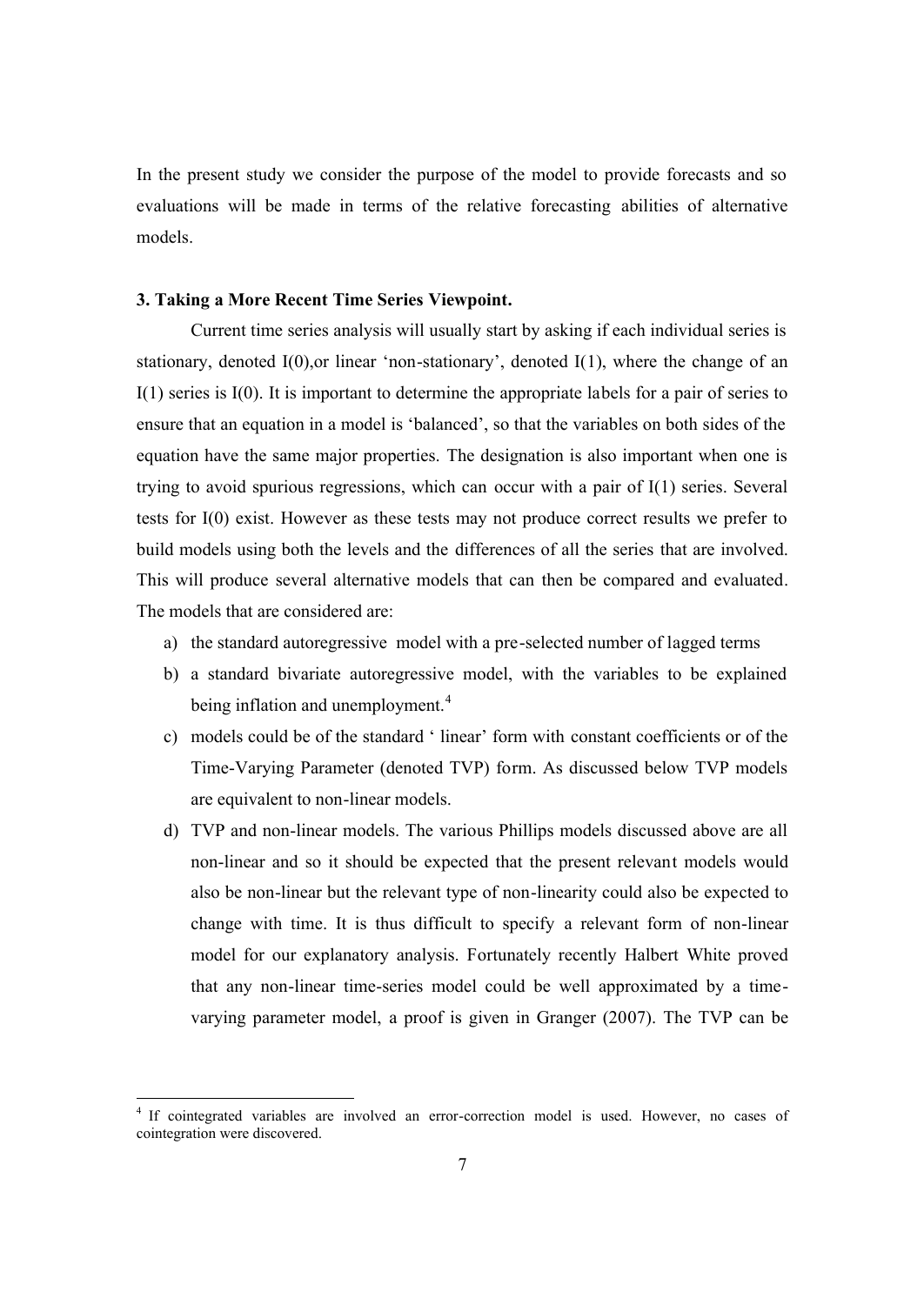found using a standard Kalman-filter program, which is available on several econometric computer packages.

In recent years there has been a change in strategy towards model building. Originally a "best" model was determined using several criteria, fitted to the data and then applied to various practical problems. Currently the alternative strategy being considered is to consider and fit to the data several alternative high quality models, to then evaluate them jointly, particularly by building combined forecasts.

If a test for I(0) is indecisive then two alternative models should be considered, one with I(0) variables and the other with I(1) variables. There is no reason to consider just a single model for purposes of decision making. We call this 'thick modeling' in Granger and Jeon(2004) and this is proving to be a popular approach.

#### **4. Questions of Interest**

The questions of interest to Phillips and Lipsey fifty years ago initially can be considered within the context of a linear bivariate vector autoregressive model or an error-correction model but possibly with time-varying parameters and extended by the addition of other explanatory variables. This model is appropriate because of a recent theorem by Halbert White, published in Granger (2007), which showed that any nonlinear time series model can be well approximated by a time-varying parameter (denoted TVP) linear model. Usually the variables of interest, inflation and unemployment, will be tested as being either I(1) or I(0). If found to be I(1), then considered in linear and TVP autoregressive models and linear and TVP error-correction models. If a test for I(0) is indecisive then two alternative models should be considered, one with I(0) variables and the other with  $I(1)$  variables.

The specific questions considered here will include:-

a) Is unemployment a useful 'causal' variable for inflation? This is investigated in two stages, the first models inflation in terms of lagged inflation, and in the second stage one then adds lagged unemployment to the equation. Evaluation is conducted by noting if the extra information leads to improved forecasts. We use linear autoregressive models, vector autoregressive models and error-correcting models to study what may be called the "causality" of inflation by unemployment.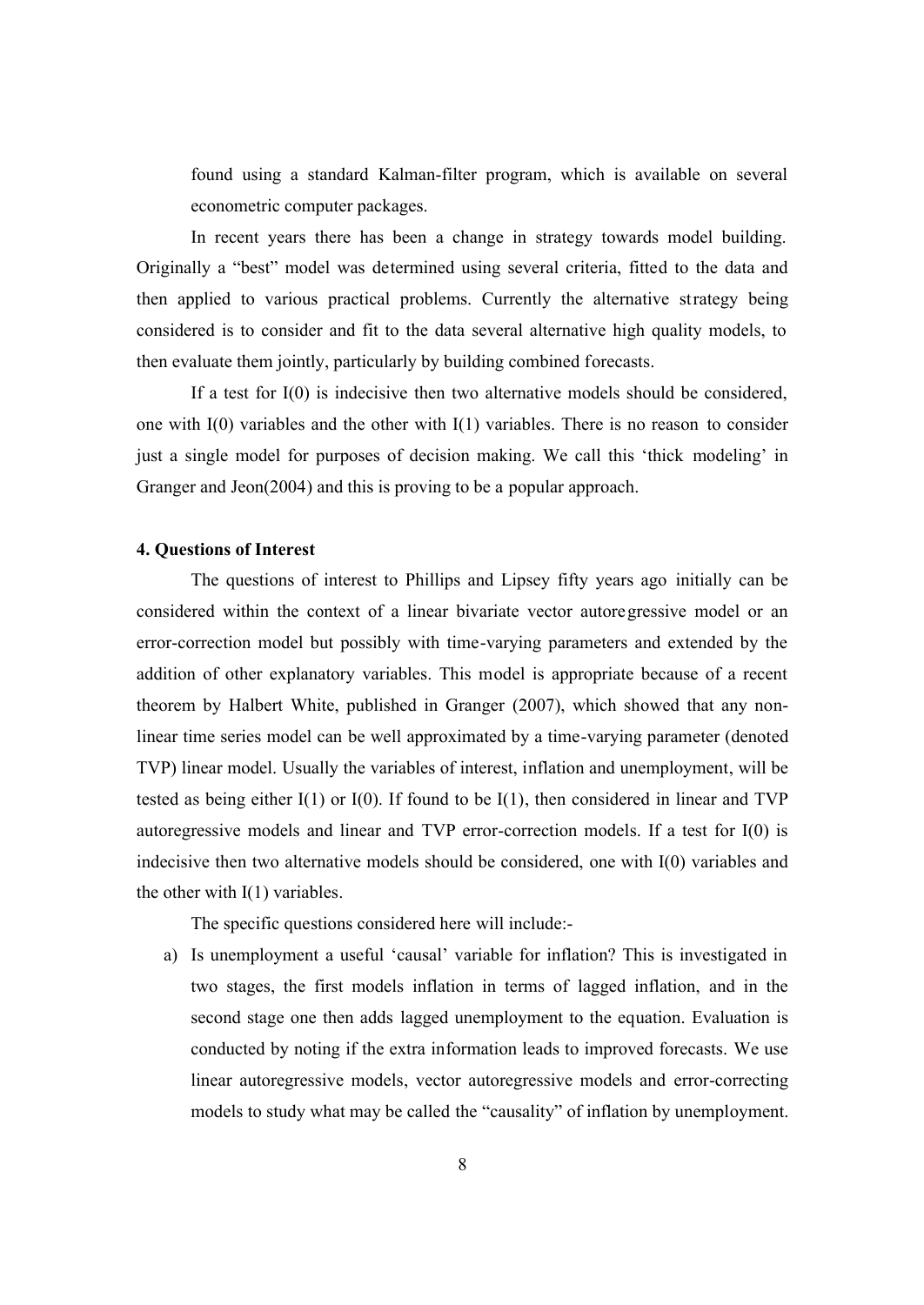The main question asks 'what is the appropriate specification of the models linking the variables of interest.' Using standard tests there is some rather weak evidence that inflation is  $I(1)$  but that unemployment is usually  $I(0)$ .

- b) The causal question is first asked using linear models and then reconsidered using TVP linear models as a convenient proxy for non-linear models using the result that any non-linear model can be well approximated by a time-varying parameter (TVP) model [See Granger(2007)]. As many alternative forecasting models are being considered evaluation in terms of the success of combinations of forecasts becomes particularly relevant.<sup>5</sup>
- c) Initially annual data was used for both the UK and also the USA over several long data spans, starting with Phillips data and ending in 2006. Later some of the results were replicated using monthly data starting after the Second World War. Annual data for Australia and Turkey is also analysed.

### **5. Outline of Results**

-

In this section we use the abbreviations  $U_t$  and  $I_t$  for unemployment and inflation and  $U_{t-1}$  for U lagged one period.

#### UK Annual data - Re-analysis of Phillips Data:

The original UK data is annual and goes from 1861 to 1957. Data before 1914 was used to form a model, choosing the 'best' in sample amongst the variables considered. Thus a 'univariate model' would consider a few lags of I as explanatory variables whereas a 'bivariate' model considers lags of both  $I_t$  and  $U_t$ . If there is causality from unemployment to inflation then the second equation should forecast better.

- a) We plotted the original Phillips curve on later data (years 1861-2006), using his estimated coefficients but obtained visibly poor fits.
- b) Used the same specification but with re-estimated coefficients and superimposed on data, again produced a visibly poor fit. We might conclude the specific form of

 $<sup>5</sup>$  A recent useful discussion is provided by Timmermann(2006).</sup>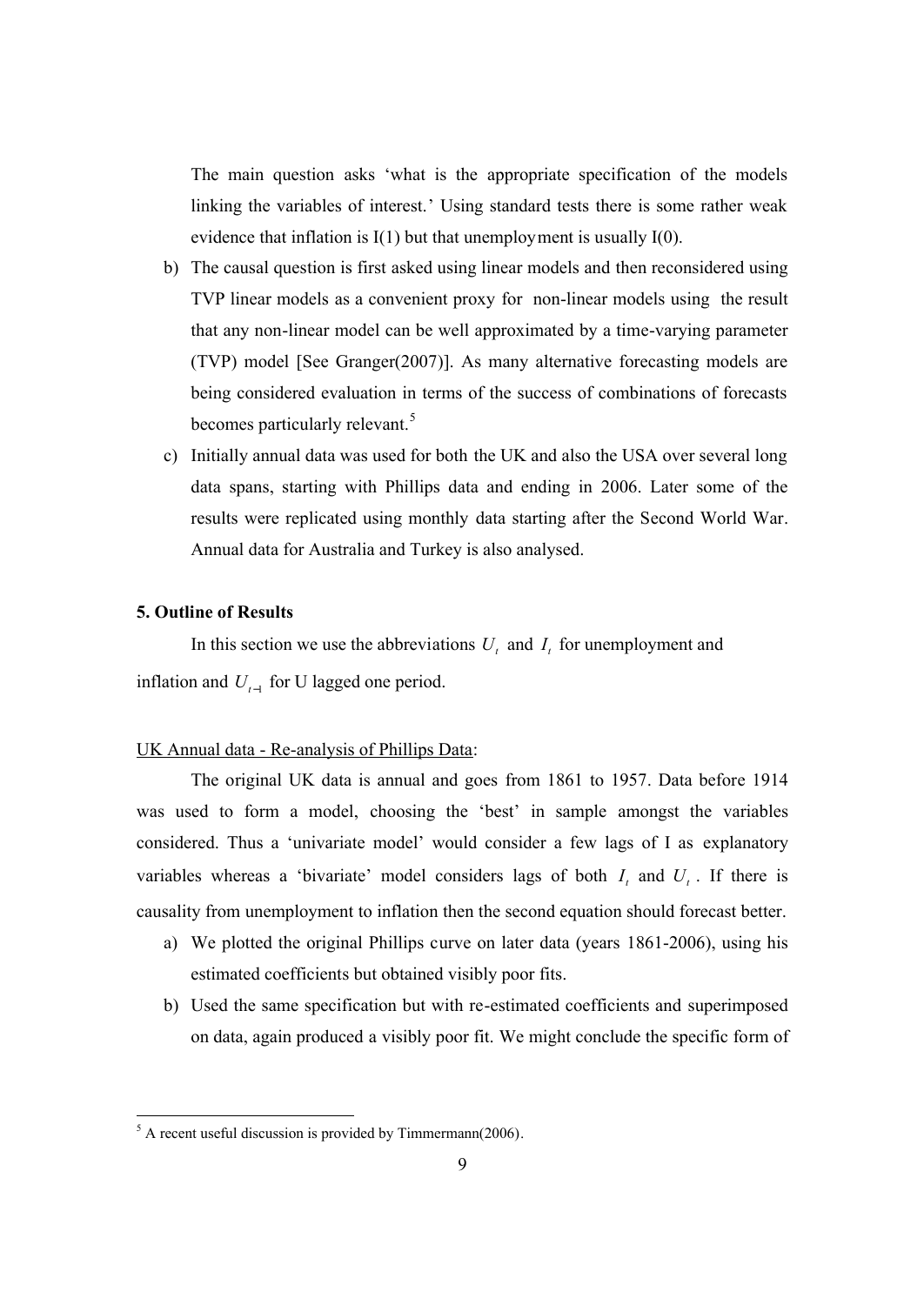model proposed by Phillips is no longer as successful as he found on early British data.

- c) We next asked if  $U_t$  can be seen to cause  $I_t$  within a set of standard linear and TVP models. The results are summarised in Table 2. Values are shown for three periods 1914-1957, 1914-2006 and 1958-2006. Variables are considered in undifferenced form, where denoted "level' or differenced. It is seen that in all periods the addition of the unemployment variable does not improve the forecasts, in terms of a reduced Mean Squared Forecast Error (MSFE), except for a very slight change in the last period considered. Thus there is no evidence of unemployment causing inflation in these linear models.
- d) Comparing MSFE values between the linear and the TVP models it is seen that the "non-linear proxies" are always better, shown in Table 3. Thus Phillips' use of a non-linear form is justified in other periods but not his actual formulation.
- e) Within the group of TVP models there is clear superiority for the bivariate models using differences in unemployment, so that there is evidence for unemployment causing inflation within this class of models.

We would initially conclude from UK data the original Phillips proposition that there is nonlinear causal relationship from unemployment to inflation, as lagged unemployment is included in the estimated model. However, in each of the two later subperiods the reverse is found and there is evidence of causality.

There is no point in asking if one model is 'significantly worse' than another because this is not a question that now arises in practice. Rather what is important is what weight does the method get in the best combination? Some exploratory results are shown in Table 4, just for the period 1958-2008. The left column is for inflation forecasts, with the top half summarising the MSFE for individual methods and the lower half showing these values for various combinations. It is seen that the simple equal weighted combination of the TVP and bivariate model performs somewhat better in forecasts than all the alternatives.

f) Does Inflation Cause Unemployment?

To further consider the methodology being employed here we also investigated a 'reverse Phillips curve' by asking if inflation causes unemployment. The results are shown in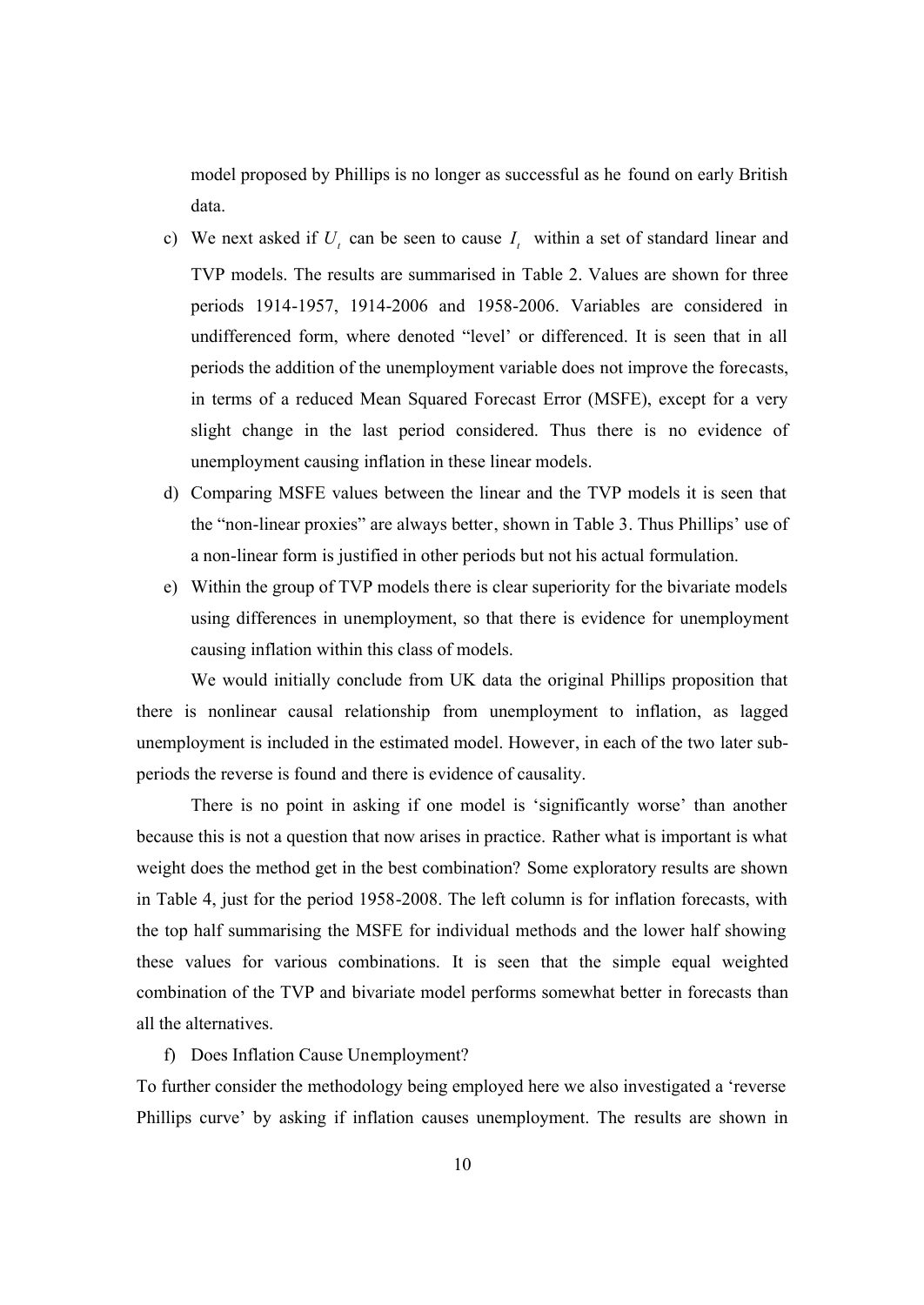Tables 2 and 3. It is found that in each of the 'out-of-sample' periods 1914-2006 and 1914-1957 bivariate models are the best but could be linear or TVP. However, in the more recent period 1958-2006 the univariate models were best, either TVP or linear. Thus there seems to have been evidence of causality from inflation to unemployment in the earlier periods but not the recent one and there is no evidence for non-linearity (or TVP) being required. But, using a combination of TVP and linear does seem to do slightly superior to all the alternatives, which is just the well-known 'portfolio effect' showing up.

#### Annual US Data

Table 5 shows the corresponding results for the US annual data over the period 1946 to 2003. There is little, clear and consistent evidence of causality from any of linear or TVP models. The TVP models forecast better than the linear in most cases.

For Unemployment TVP models are usually superior to the linear models and the bivariate forms generally have lower MSFE values than the univariate, suggesting that there is clearer causality from inflation to unemployment in all periods.

#### Monthly US Data

A few experiments were performed with monthly US data. For two longer periods [January 1971 – December 2007, and January 1971 to December 1989] and for Inflation the TVP bivariate model was usually the best, suggesting again that there could be a nonlinear causality of inflation by unemployment in theses periods. However, for the later period January 1990 –December 2007 a univariate (no causal) TVP model was slightly better than the best causal TVP model which was better than all alternatives.

#### Annual Australian Data

Annual data was considered from Australia for the years 1956-2006, to expand the group of economies considered. The results for forecasting inflation showed that when using a linear model the bivariate forms did not perform better than the univariate model, but the TVP models were always superior to the linear models and the bivariate forms were always the best, suggesting that inflation can be explained from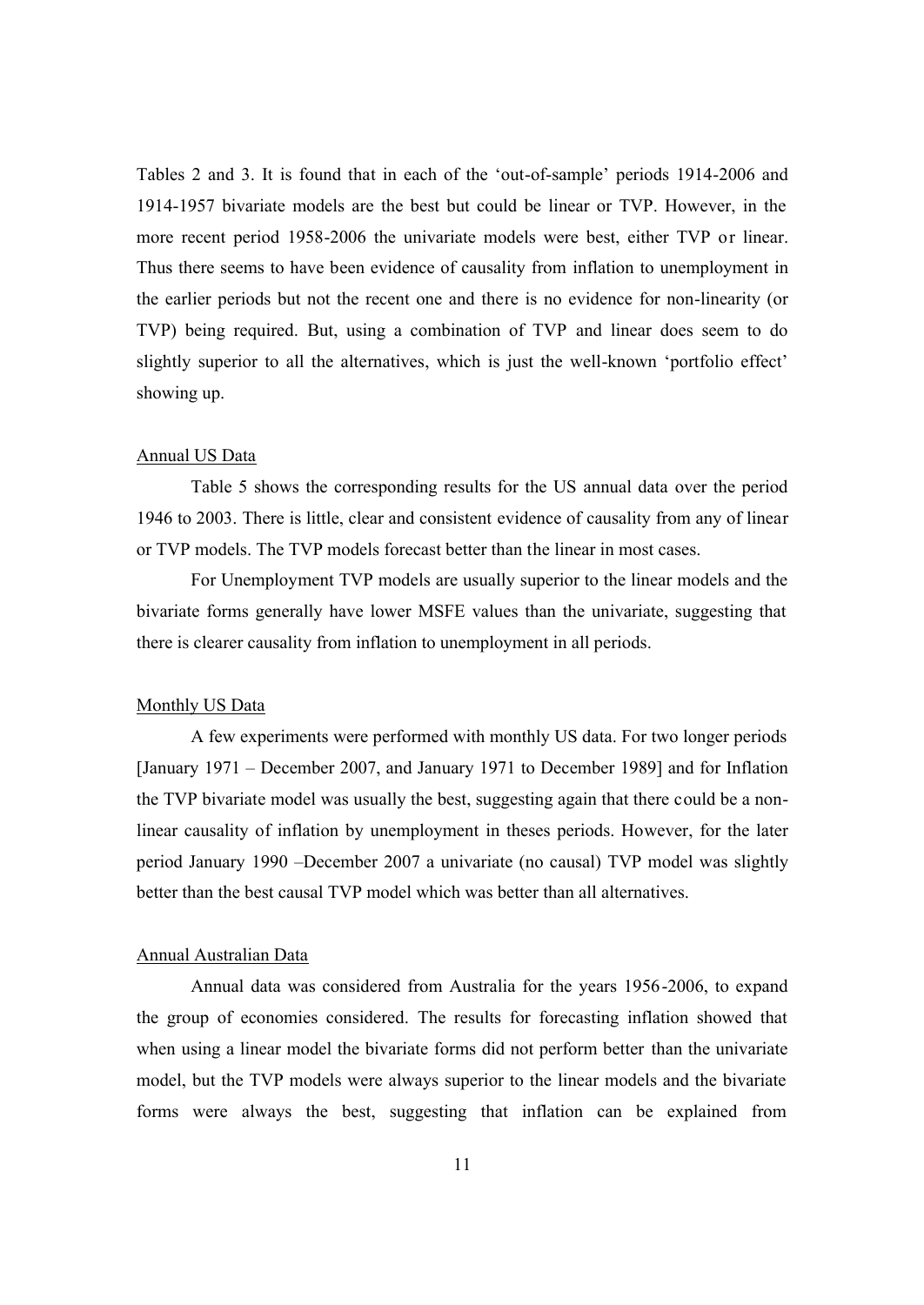unemployment with a non-linear model. To forecast unemployment the best model was linear and involved just past U.

#### Annual Turkish data.

Our final example uses annual data for the period 1956 – 2006. Turkey provides an interesting example as it is a fairly advanced economy with an interesting inflation history, being around 10% in the 1970's but up the 40% range from 1970 to 2000 with occasional peaks up to 80%. However the inflation rate has declined to 6% or so in recent times. During this period unemployment rate was mostly around 7-8% but with the occasional peak around 10%.

When trying to forecast inflation the TVP causal model appears to be clearly superior. The results suggest that unemployment can be very well forecast using a univariate TVP models that is just lagged U. with no need for lagged I.

#### Overall Summary of Results

- a) In all cases it is found that the TVP formulation is superior to the linear, supporting Phillips' use of non-linear model forms but not the particular type used by him and by Lipsey.
- b) For the TVP models it is usual to find that "causation from unemployment to inflation', so that models that used unemployment generally forecast inflation better than those that did not. However, the strength of this result declined in the more recent periods.
- c) Concerning the "reverse Phillips curve" there was no evidence found for inflation causing unemployment in the Australian or Turkish data. But, there was evidence of inflation causing unemployment in early periods for both the US and Britain but not in recent periods. This does not seem to be a very reliable relationship.

#### **6. Conclusions**

We have discovered many features of the Phillips curve surviving in four economies and through many changes in the economies. It seems that the basic relationship considered by Phillips continues in a non-linear form but with changing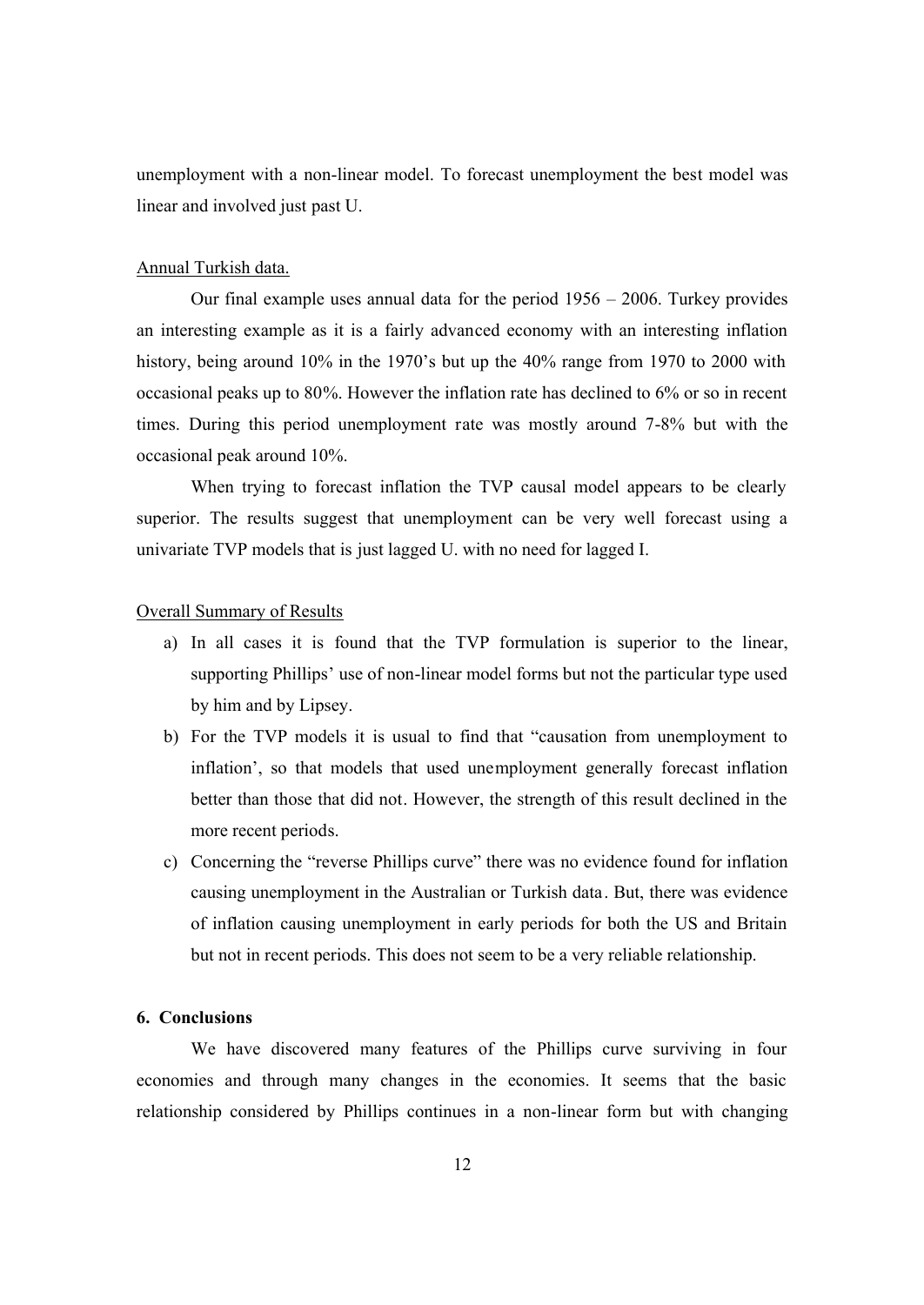coefficients which we have captured using time varying parameters. The causation is basically one way, from unemployment to inflation and not in the reverse direction.

It would be natural to consider other explanatory series such as import prices. It would have been fascinating to know what Bill Phillips would have produced using the data that is now available, modern computers and more modern techniques.

#### **REFERENCES**

- Elliot, G., C.W.J. Granger and A. Timmerman, (eds.) (2006): *Handbook of Economic Forecasting, Volume 1*, North Holland: Amsterdam.
- Granger, C.W.J. (1980): "Testing For Causality: A Personal Viewpoint," *Journal of Economic Dynamics and Control* 2, 329-352.
- Granger, C.W.J. (2007): "Nonlinear Models: Where Do We Go Next: Time Varying Parameter Models?" University of California, San Diego monograph.
- Granger, C.W.J. and Y. Jeon (2004): "Thick Modeling," *Economic Modelling* 21, 323- 343.
- Leeson, Robert (ed.) (2000): "A.W.H. Phillips: Collected Works in Contemporary Perspective." Cambridge University Press: Cambridge.
- Lipsey, R.G. (1960): "The Relation between Unemployment and the Rate of Change of Money Wage Rates in the United Kingdom, 1861-1957: A Further Analysis," *Economica* 27, 1-31.
- Pagan, A.R. (2000): "The Optimal Control Articles" in Robert Leeson (ed.) *A.W.H. Phillips: Collected Works in Contemporary Perspective, Cambridge University Press:* Cambridge.
- Phillips, A.W. (1954): "Stabilisation Policy in a Closed Economy," *Economic Journal* 64, 290-323.
- Phillips, A.W. (1956): "Some Notes on the Estimation of Time-Forms of Reaction in Independent Dynamic Systems," *Economica* 23, 99-113.
- Phillips, A.W. (1957): "Stabilisation Policy and the Time-Forms of Lagged Responses," *Economic Journal* 67, 265-27.
- Phillips, A.W. (1958): "The Relation between Unemployment and the Rate of Change of Money Wage Rates in the United Kingdom, 1861-1957," *Economica* 100, 283- 299.
- Phillips, A.W. (1959): "The Estimation of Parameters in Systems of Stochastic Differential Equations," *Biometrika* 46, 67-78.
- Teräsvirta, T. (2006): "Forecasting Economic Variables with Nonlinear Models" in (G. Elliot, C.W.J. Granger and A. Timmerman, eds.) *Handbook of Economic Forecasting, Volume 1*, North Holland: Amsterdam.
- Timmermann, A. (2006): "Forecast Combinations" in (G. Elliot, C.W.J. Granger and A. Timmerman, eds.) *Handbook of Economic Forecasting, Volume 1*, North Holland: Amsterdam.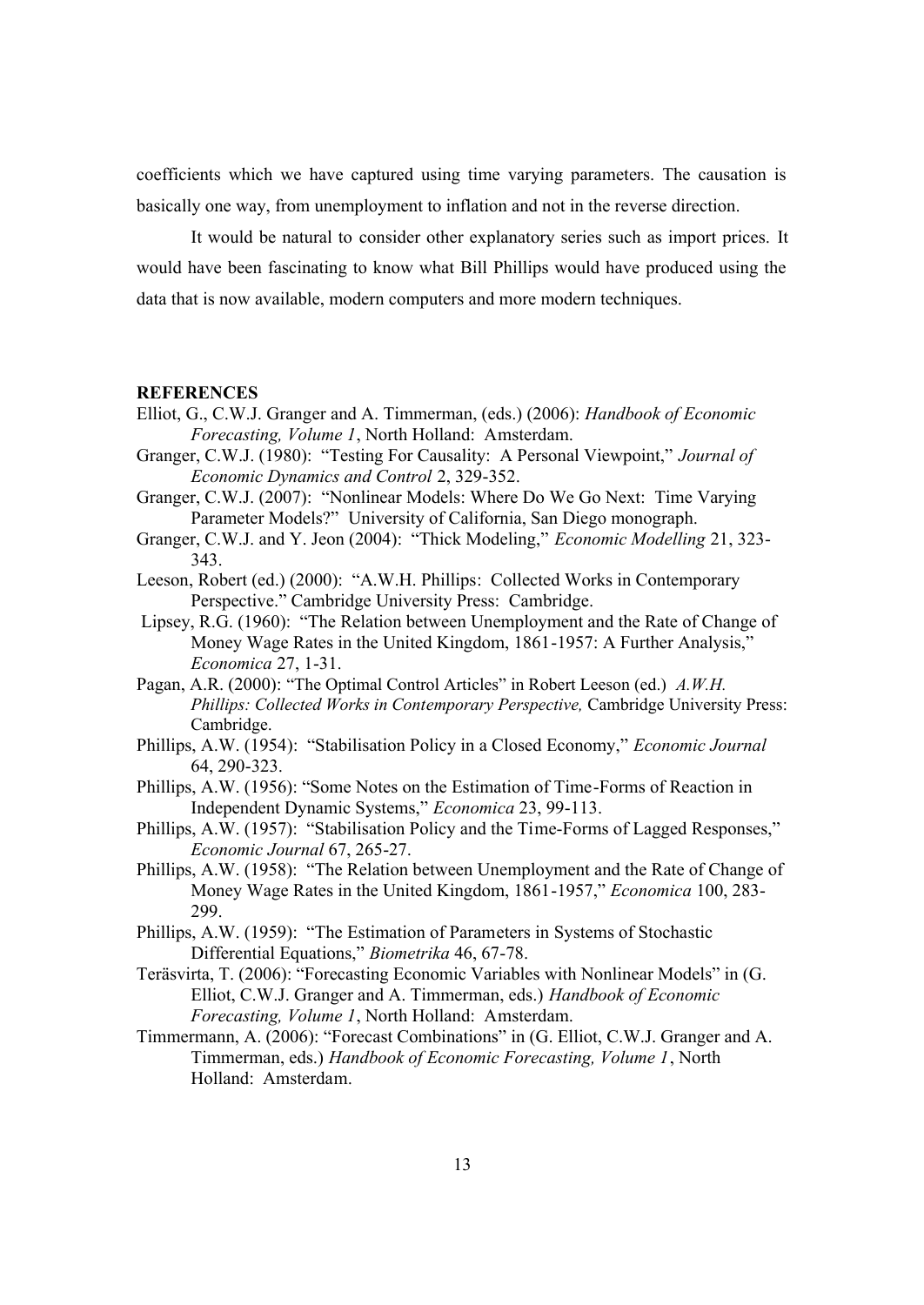Figure 1: The Phillips Curve Data for estimation



Note: Nonlinear relationship that Phillips (1958) used is not considered for the time dimension. The causality and nonlinearity are tested using the time domain.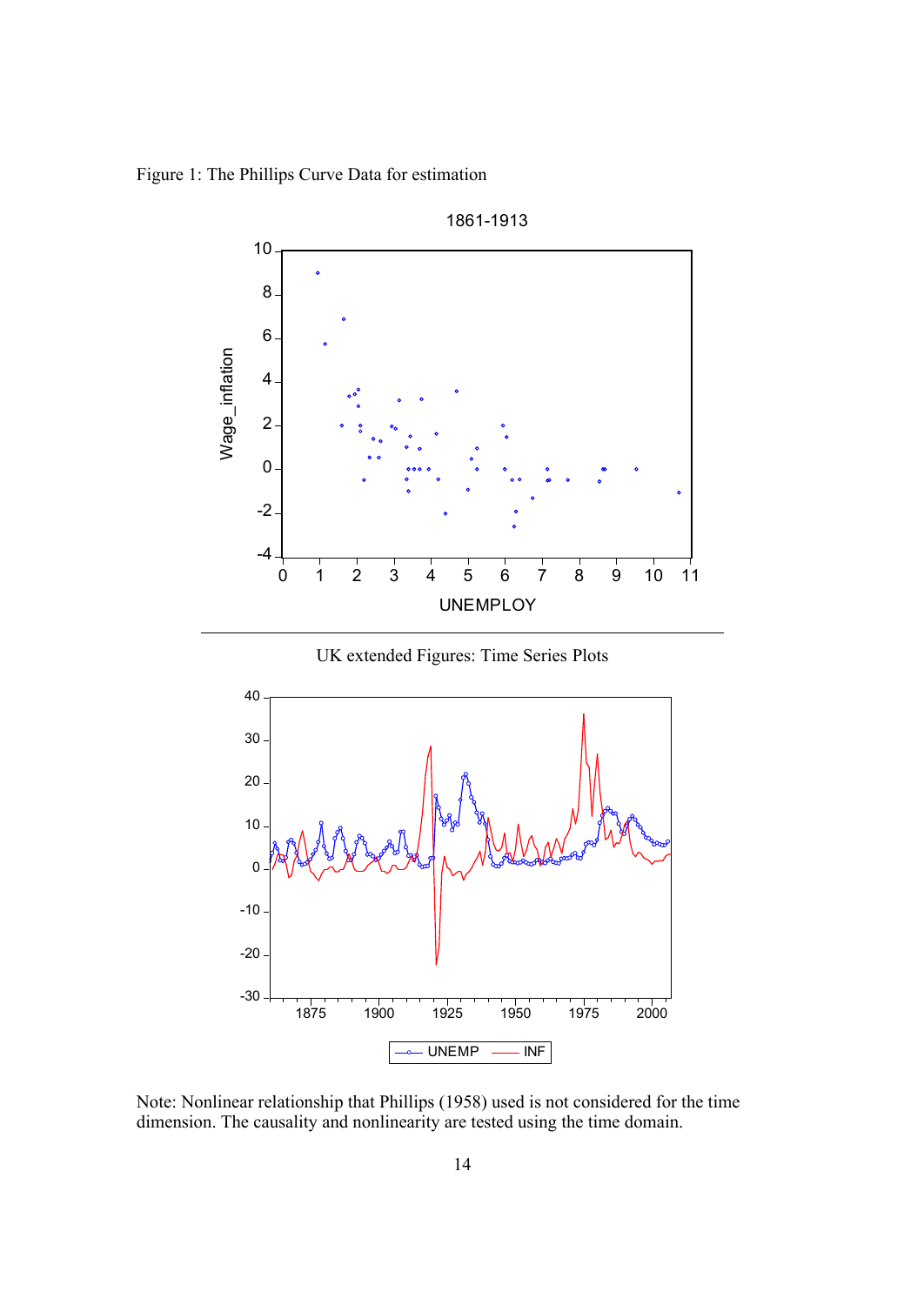

Figure 2. UK extended Figures: Nonlinear Relationship with fitted lines

Note: Fitted – based on Phillips Curve with the same model specification and the same coefficients and Fit  $2$  – based on Phillips Curve with the same model specification but estimating coefficients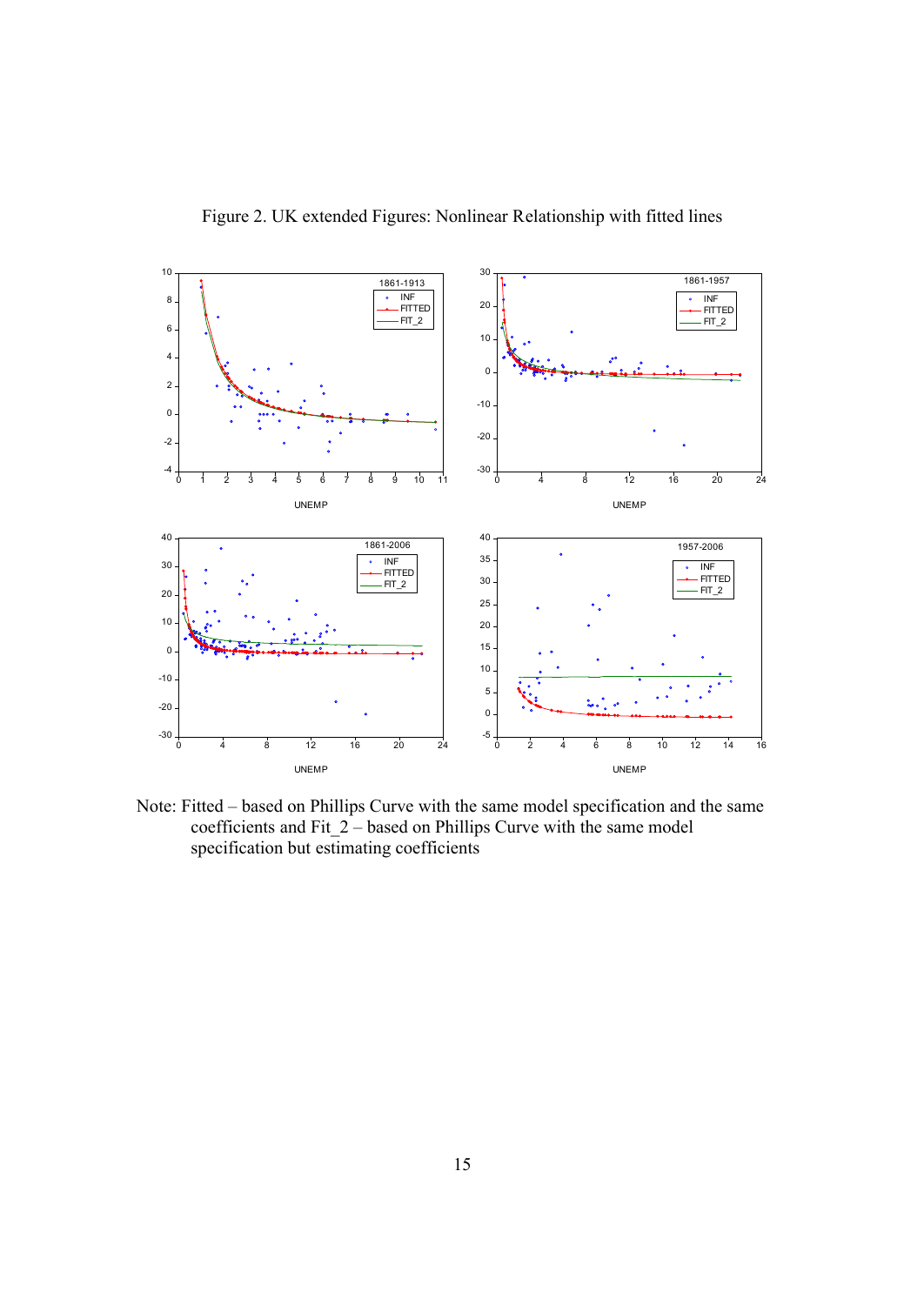Figure 3: Forecasting inflation and unemployment in TVP



(i) Forecasting the level of inflation in the time-varying settings

Inf  $B1$  = bivarate forecasting inflation with time-varying model  $(inflation = level, un employment = level)$ 

Inf  $B2$  = bivarate forecasting inflation with time-varying model  $(inflation = difference, un employment = level)$ 

- Inf  $B3$  = bivarate forecasting inflation with time-varying model  $(inflation = level, un employment = difference)$
- Inf  $B4$  = bivarate forecasting inflation with time-varying model (inflation = difference, unemployment = difference)
- Inf\_U1 = bivarate forecasting inflation with time-varying model  $(inflation = level)$
- Inf  $U2$  = bivarate forecasting inflation with time-varying model (inflation = difference)
- Inf  $raw = raw$  data on inflation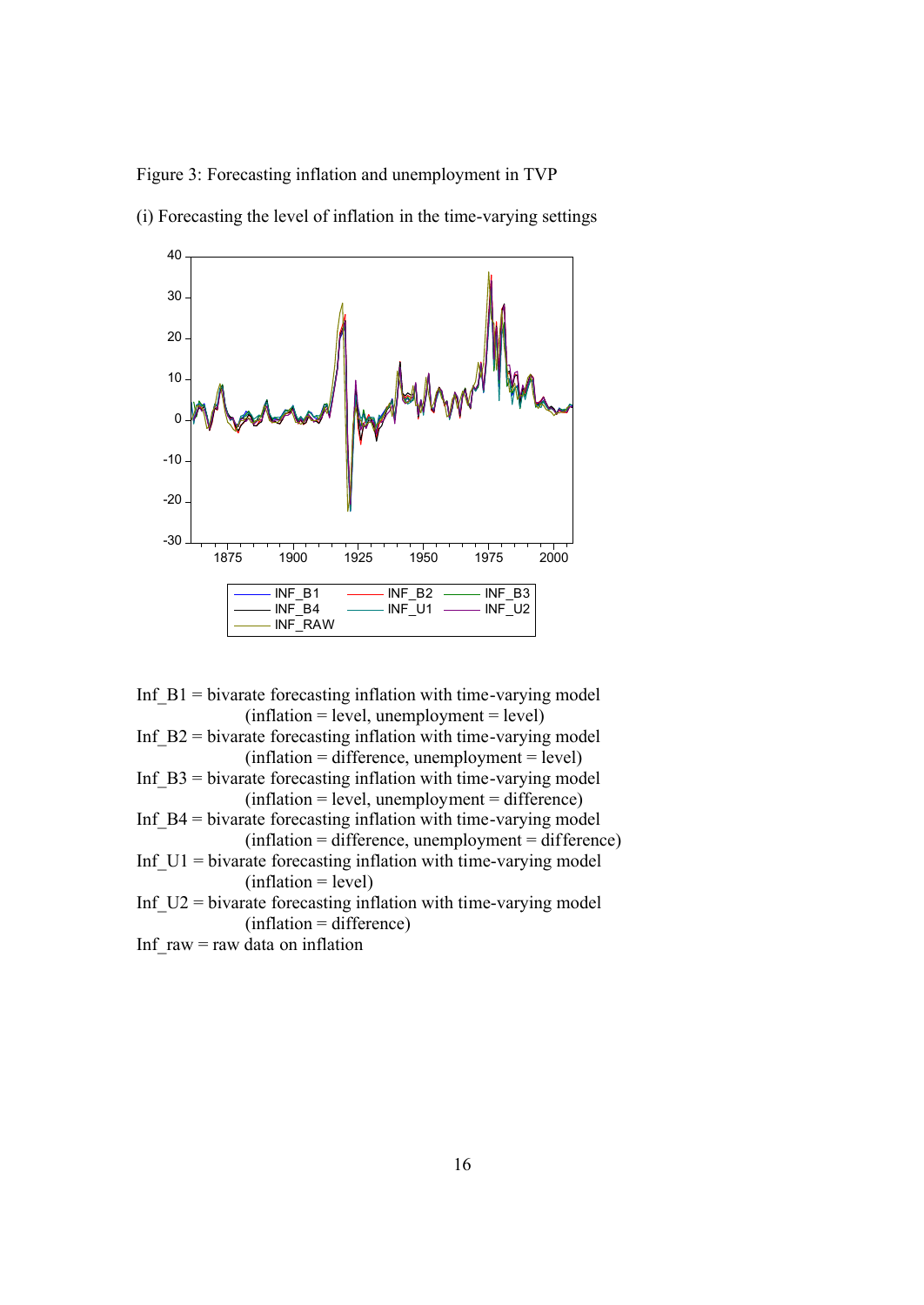(ii) Forecasting the level of UK unemployment

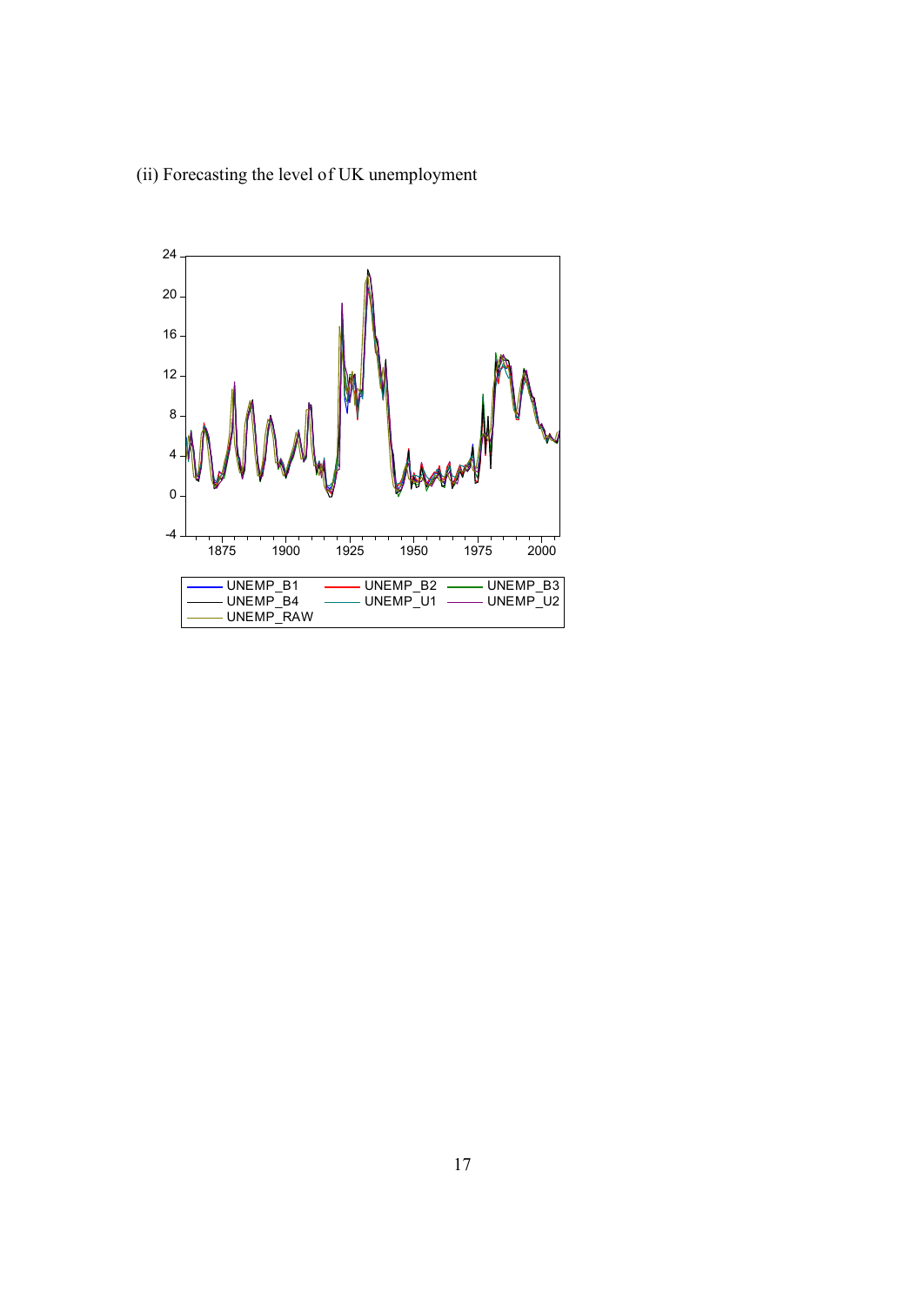

Figure 4: US extended Figures: Nonlinear Relationship with fitted lines

Note: Fit\_2 – based on Phillips Curve with the same model specification but estimating coefficients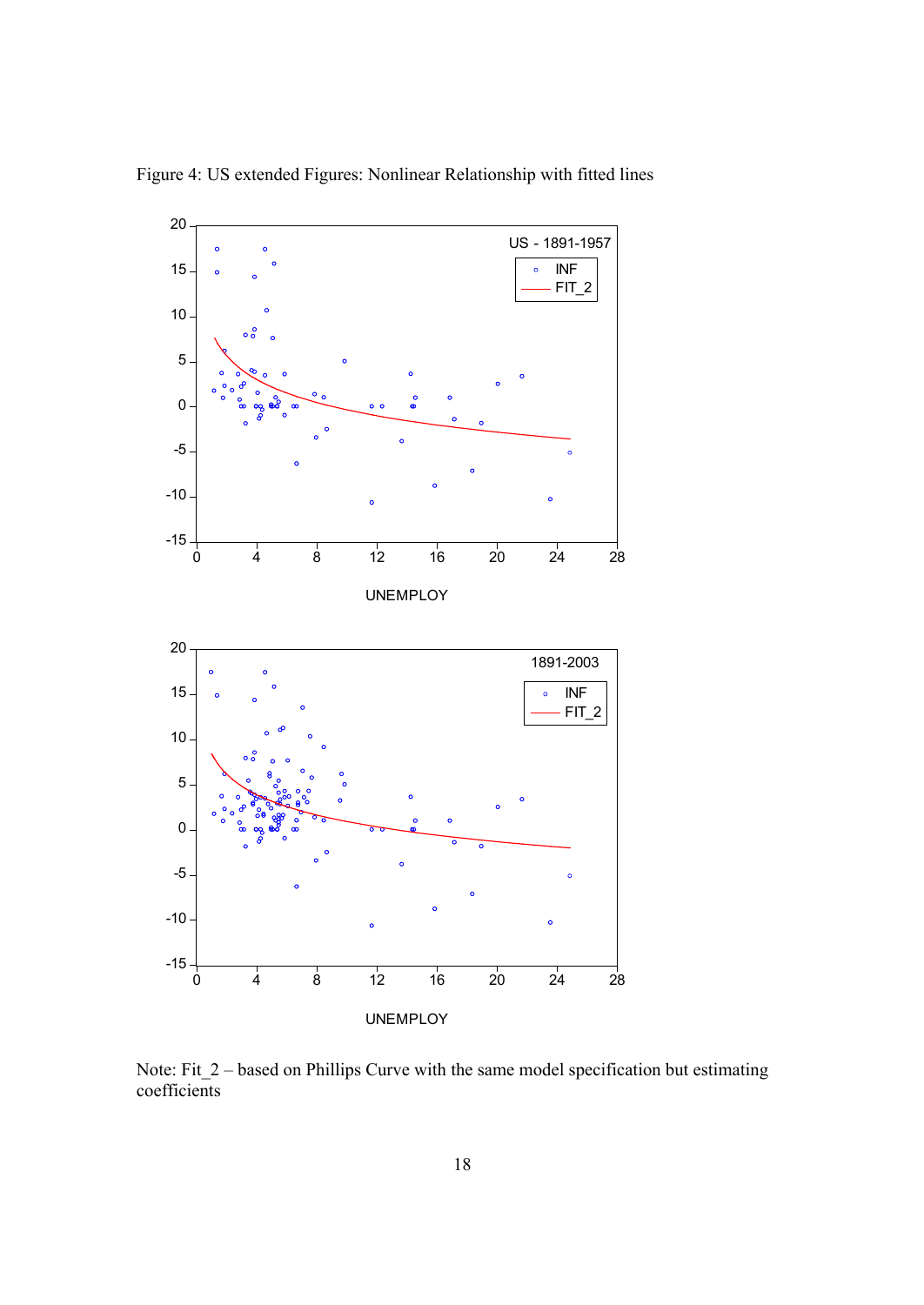

Figure 5: Time Series Plot – US (1891-2003)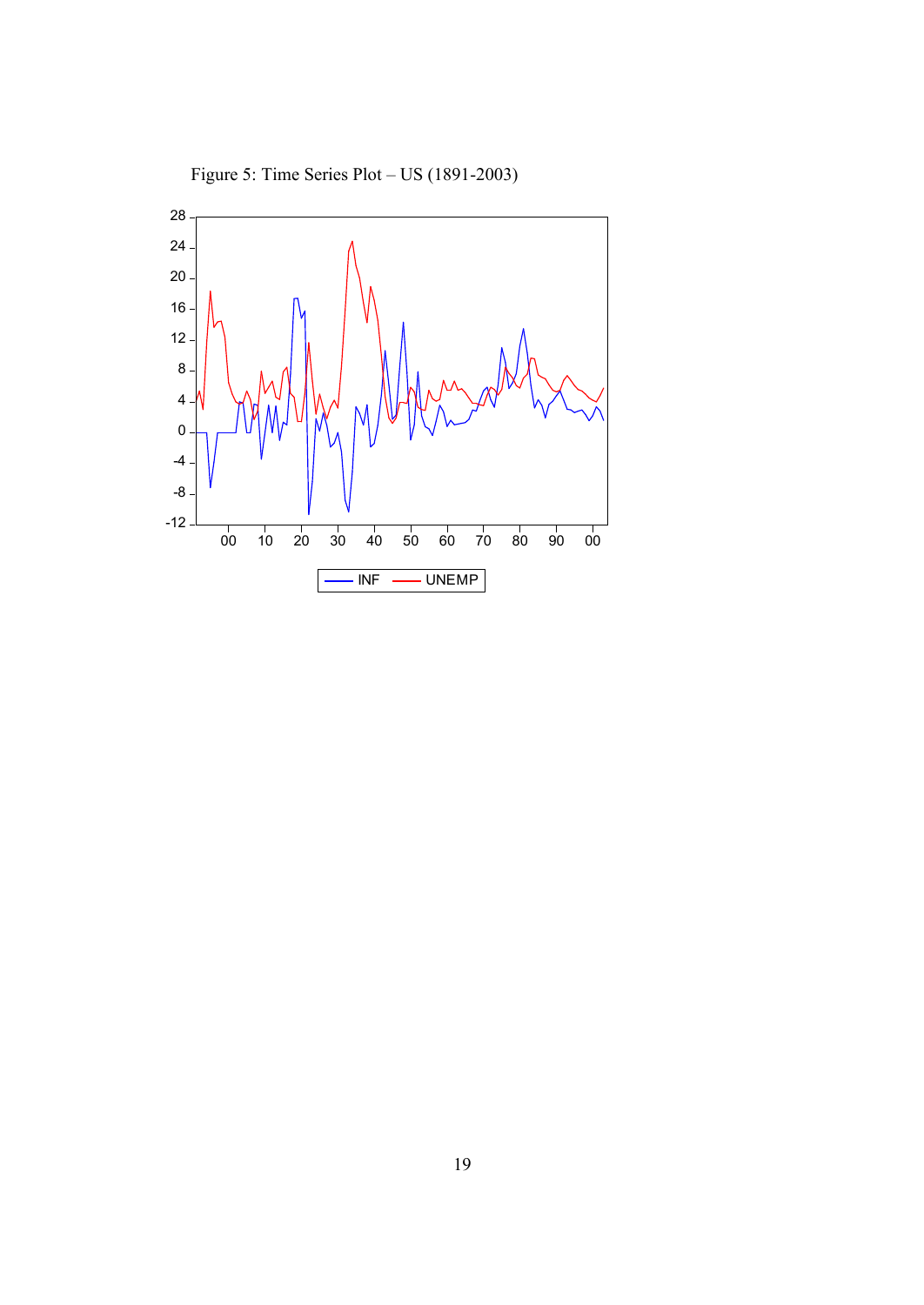|        |                                                        |                      | coefficients |                                                     |       |                             |                           |            |    |
|--------|--------------------------------------------------------|----------------------|--------------|-----------------------------------------------------|-------|-----------------------------|---------------------------|------------|----|
|        | <b>Equations</b>                                       | (t-values, p-values) |              |                                                     | $R^2$ | loglik                      | AIC                       | <b>BIC</b> | DW |
| case 1 | $y + a = b \cdot x^c$                                  | $-0.252$             | 16.031       | $-2.895$ 0.997                                      |       | $3.404$ -0.202 -0.662 3.012 |                           |            |    |
|        |                                                        | 0.855                | 4.544        | $-4.668$                                            |       |                             |                           |            |    |
|        |                                                        | 0.550                | 0.138        | 0.134                                               |       |                             |                           |            |    |
| case 2 | $y + 0.9 = b \cdot x^c$                                | 0.9                  | 11.466       | $-1.617$   0.978   $-0.532$   1.266   0.959   2.382 |       |                             |                           |            |    |
|        |                                                        |                      | 7.575        | $-7.658$                                            |       |                             |                           |            |    |
|        |                                                        |                      | 0.017        | 0.017                                               |       |                             |                           |            |    |
| case 3 | $\log_{10}(y + a) = \log_{10} b + c \cdot \log_{10} x$ | 0.319                | 1.031        | $-1.850$                                            | na    | 6.731                       | $-1.865$ $-2.326$ $3.193$ |            |    |
|        |                                                        | 0.422                | 6.086        | $-2.075$                                            |       |                             |                           |            |    |
|        |                                                        | 0.746                | 0.104        | 0.286                                               |       |                             |                           |            |    |
| case 4 | $\log_{10}(y+0.9) = \log_{10} b + c \cdot \log_{10} x$ | 0.9                  | 0.984        | $-1.394$ 0.966 6.607 -2.304 - 2.610 2.705           |       |                             |                           |            |    |
|        |                                                        |                      | 11.347       | $-7.579$                                            |       |                             |                           |            |    |
|        |                                                        |                      | 0.008        | 0.017                                               |       |                             |                           |            |    |

**Table 1: Phillips Curve estimation using four aggregated observations**

# Estimation using averaged observations:

| Interval | Wage      | Unemployment |
|----------|-----------|--------------|
| $0 - 2$  | 5.0585    | 1.5167       |
| $2 - 3$  | 1.5472    | 2.3500       |
| $3 - 4$  | 0.8482    | 3.4833       |
| $4 - 5$  | 0.3466    | 4.4900       |
| $5 - 7$  | $-0.1817$ | 5.9545       |
| $7 - 11$ | $-0.3539$ | 8.3722       |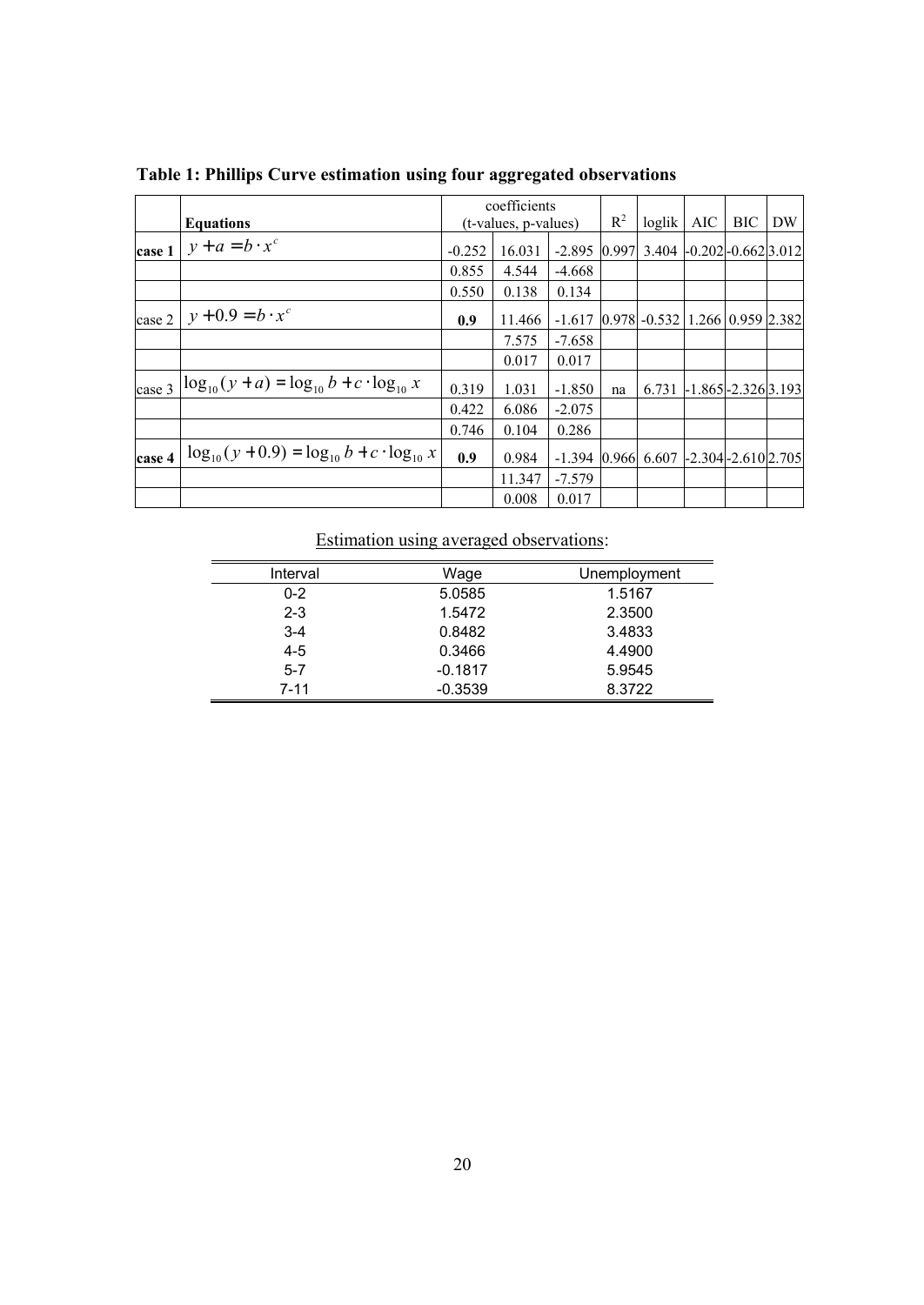| Forecasting             | Independent          |           |          |         | Out-of-sample MSFE under MSFE under Out of sample |
|-------------------------|----------------------|-----------|----------|---------|---------------------------------------------------|
| series                  | variables            | Period    | Expanded | Rolling | <b>lobservations</b>                              |
| Inflation               | Univariate           |           | 28.41    | 27.51   |                                                   |
|                         | bivariate Levels     |           | 43.10    | 46.26   |                                                   |
|                         | bivariate Difference | 1914-2006 | 68.66    | 67.92   | 93                                                |
|                         | Univariate           |           | 31.60    | 32.28   |                                                   |
|                         | bivariate Levels     |           | 64.36    | 66.27   |                                                   |
|                         | bivariate Difference | 1914-1957 | 117.78   | 118.31  | 44                                                |
|                         | Univariate           |           | 25.55    | 23.22   |                                                   |
|                         | bivariate Levels     |           | 24.01    | 28.28   |                                                   |
|                         | bivariate Difference | 1958-2006 | 24.56    | 22.68   | 49                                                |
| unemployment univariate |                      |           | 5.30     | 5.32    |                                                   |
|                         | bivariate Levels     |           | 8.90     | 14.84   |                                                   |
|                         | bivariate difference | 1914-2006 | 3.78     | 4.35    | 93                                                |
|                         | univariate           |           | 10.10    | 10.23   |                                                   |
|                         | bivariate Levels     |           | 17.83    | 17.57   |                                                   |
|                         | bivariate difference | 1914-1957 | 6.12     | 6.24    | 44                                                |
|                         | univariate           |           | 1.00     | 0.92    |                                                   |
|                         | bivariate Levels     |           | 0.88     | 12.38   |                                                   |
|                         | bivariate difference | 1958-2006 | 1.68     | 2.65    | 49                                                |

**Table 2:** MSFE – linear AR(2) models; forecasting with differenced UK data

The "Expanded" means that the equations are iteratively estimated. That is, we estimate the equation for 1861-1913 and then forecast for 1914. Then we estimate it on 1861-1914 with forecast for 1915. We proceed this until estimating 1861-2005 with forecasting for 2006.

The "Rolling" means that we initially estimate the equation between 1861-1913, then with 1862-1914, and then 1863-1915. That is, we keep the data length of Phillips original estimation periods.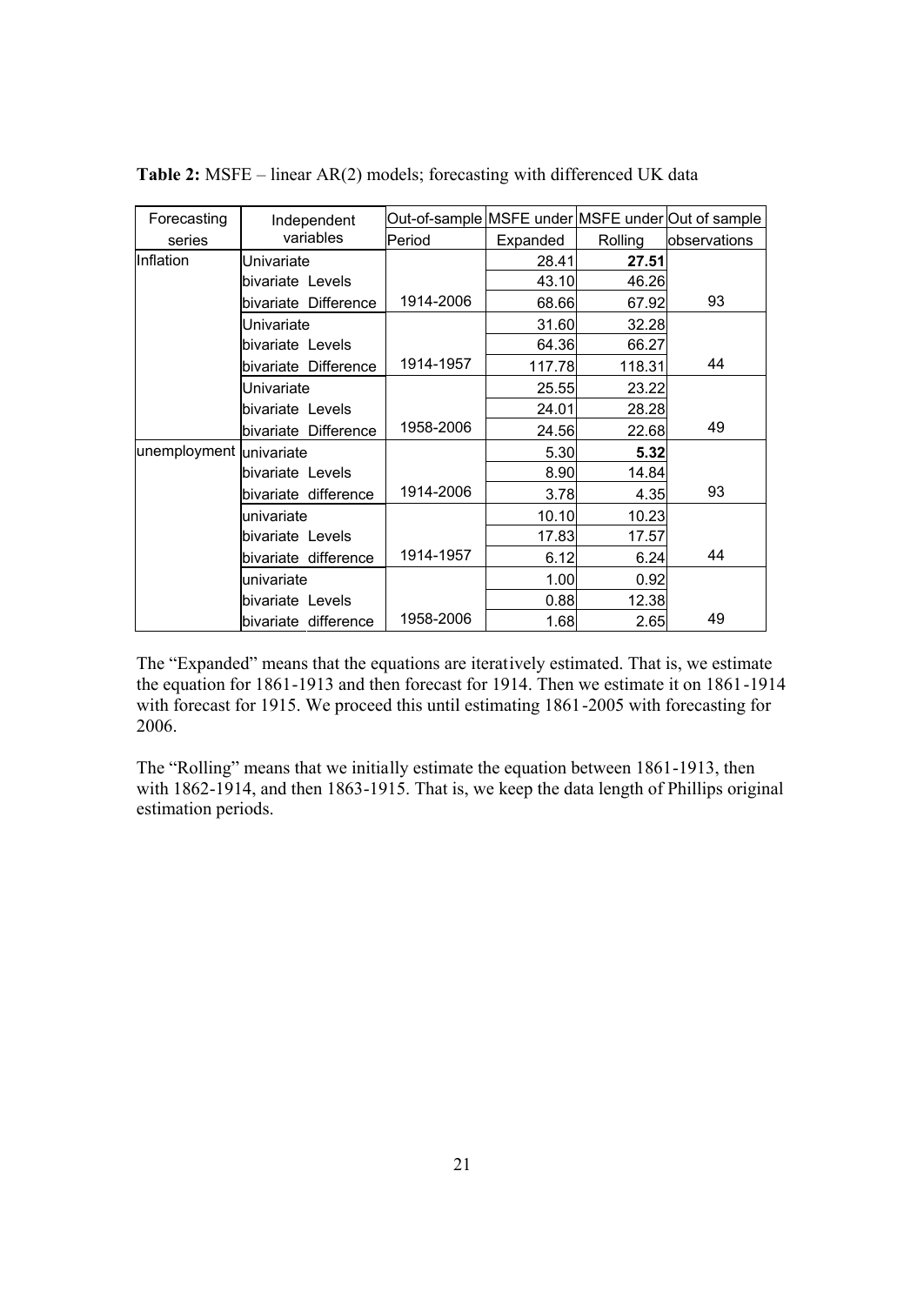# **Table 3:** MSFE – time varying models in UK data

|            | forecasting inflation      |                       | Out-of-sampling period |                               |       |      |
|------------|----------------------------|-----------------------|------------------------|-------------------------------|-------|------|
|            |                            | linflation            | unemploy               | 1914-2006 1914-1957 1958-2006 |       |      |
|            |                            | level                 | Level                  | 22.7                          | 26.5  | 19.4 |
|            | bivariate                  | ldifference           | <b>Level</b>           | 24.1                          | 29.7  | 19.1 |
| <b>TVP</b> |                            | level                 | difference             | 22.4                          | 25.8  | 19.4 |
|            |                            | difference difference |                        | 23.4                          | 28.3  | 19.1 |
|            | univariate                 | level                 |                        | 23.3                          | 25.6  | 21.2 |
|            |                            | difference            |                        | 23.8                          | 27.6  | 20.3 |
| Linear     | univariate                 | llevel                |                        | 35.5                          | 43.9  | 27.9 |
|            | <b>Bivariate</b><br>llevel |                       | difference             | 144.5                         | 236.8 | 61.5 |
| Linear     | univariate                 | Difference            |                        | 28.4                          | 31.6  | 25.6 |
|            | <b>Bivariate</b>           | Difference difference |                        | 68.7                          | 117.8 | 24.6 |
|            |                            | no of obs             | 93                     | 44                            | 49    |      |

# MSFE comparisons: Inflation

MSFE comparisons: Unemployment

|            | forecasting Unemployment |            | Out-of-sampling period |      |      |                               |
|------------|--------------------------|------------|------------------------|------|------|-------------------------------|
|            |                          | Inflation  | unemploy               |      |      | 1914-2006 1914-1957 1958-2006 |
|            |                          | Level      | Level                  | 3.6  | 5.9  | 1.6                           |
|            | bivariate                | difference | Level                  | 3.7  | 6.0  | 1.7                           |
| <b>TVP</b> |                          | Level      | difference             | 3.7  | 6.3  | 1.5                           |
|            |                          | difference | ldifference            | 3.9  | 6.1  | 1.9                           |
|            | univariate               | Level      |                        | 4.5  | 8.3  | 1.0                           |
|            |                          | difference |                        | 4.5  | 8.5  | 1.0                           |
|            | Linear univariate        |            | level                  | 24.5 | 27.2 | 22.1                          |
|            | <b>Bivariate</b>         | difference | llevel                 | 35.6 | 37.8 | 33.6                          |
| Linear     | univariate               |            | <b>Difference</b>      | 5.3  | 10.1 | 1.0                           |
|            | <b>Bivariate</b>         | difference | Difference             | 3.8  | 6.1  | 1.7                           |
|            |                          | no of obs  | 93                     | 44   | 49   |                               |

Linear – expanded ending point

Note: Causality in the time-varying settings; inflation helps in forecasting unemployment in 1914-1957 and in overall periods (against what Phillips did), but not in the 1958-2006.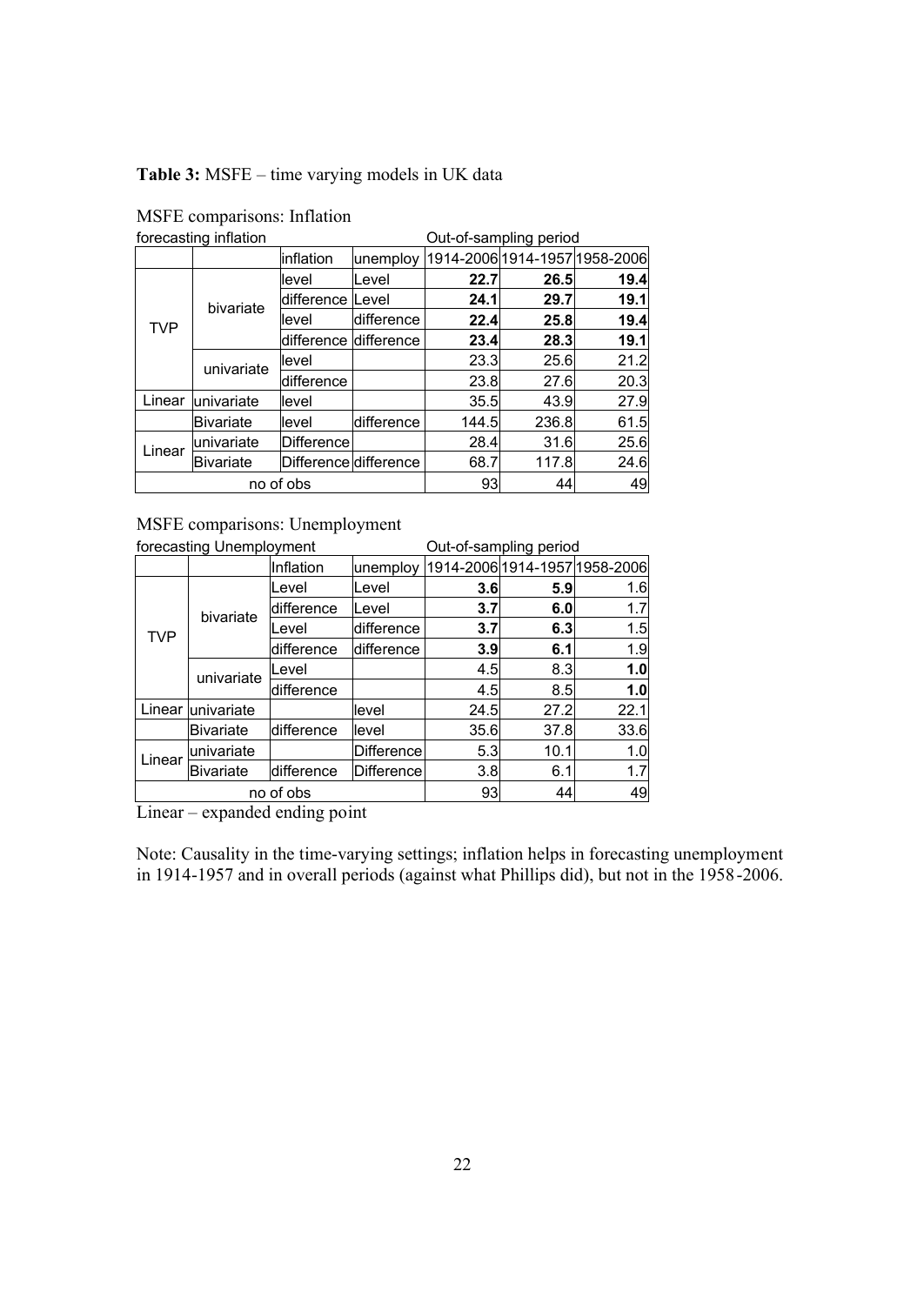| <b>MSFE</b> |                    |                       |                        | Inflation | unemployment        |  |
|-------------|--------------------|-----------------------|------------------------|-----------|---------------------|--|
|             |                    | inflation             | unemploy               |           | 1958-2008 1958-2008 |  |
|             |                    | level                 | llevel                 | 19.4      | 1.6                 |  |
|             | bivariate          | difference level      |                        | 19.1      | 1.7                 |  |
| <b>TVP</b>  |                    | level                 | difference             | 19.4      | 1.5                 |  |
|             |                    |                       | difference ldifference | 19.1      | 1.9                 |  |
|             | univariate         | llevel                |                        | 21.2      | 1.0                 |  |
|             |                    | difference            |                        | 20.3      | 1.0                 |  |
| linear      | univariate llevel  |                       |                        | 64.6      | 29.8                |  |
|             | bivariate          | llevel                | difference             | 68.5      | 83.1                |  |
| combination |                    | <b>TVP</b> -bivariate |                        | 18.5      | 1.5                 |  |
| equal       |                    | TVP -unvariate        |                        | 19.8      | 0.9                 |  |
| weight      |                    | linear                |                        | 57.2      | 50.8                |  |
|             | all in TVP, linear |                       |                        | 22.2      | 6.7                 |  |
| combination | TVP -bivariate     |                       |                        | 25.7      | 2.8                 |  |
| regression  |                    | TVP -unvariate        |                        | 22.8      | 1.1                 |  |
| weight      | linear             |                       |                        | 33.7      | 4.1                 |  |
|             |                    | all in TVP, linear    |                        | 30.6      | 3.9                 |  |
|             | no of obs          |                       |                        | 49        |                     |  |

**Table 4:** MSFE under forecasting combination in UK data